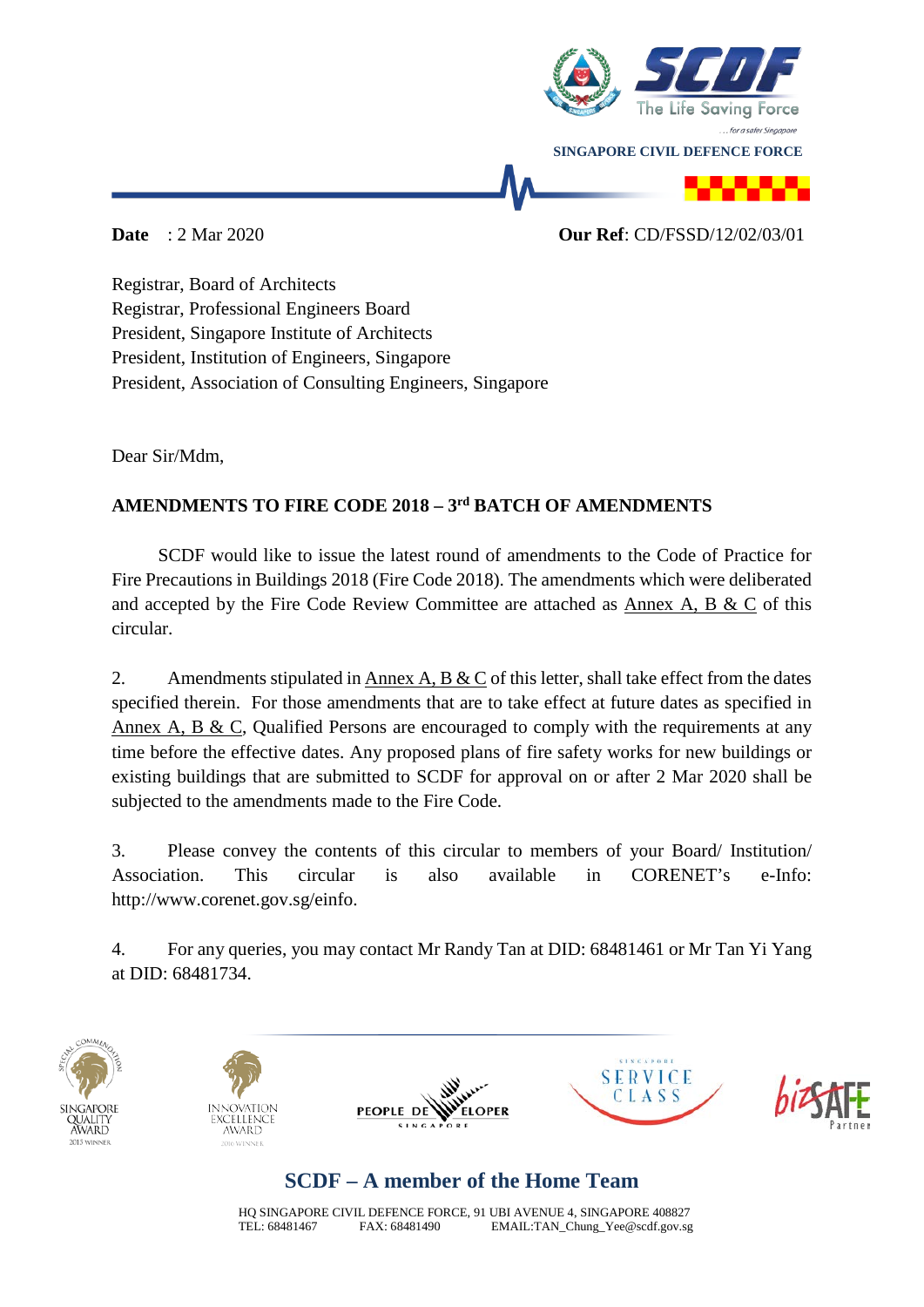Yours faithfully

(transmitted via email)

LTC Tan Chung Yee Fire Safety & Shelter Department for Commissioner Singapore Civil Defence Force

Distribution list

CE, EMA CEO, BCA CEO, URA CEO, HDB CEO, JTC CE, LTA CE, Enterprise Singapore President, REDAS President, IFE President, SISV President, FSMAS President, SCAL Honorary Secretary, SPM Manager (Fire Safety & Building Control Unit), DSTA SCDF Fire Safety Standing Committee Fire Code Review Committee











### **SCDF – A member of the Home Team**

HQ SINGAPORE CIVIL DEFENCE FORCE, 91 UBI AVENUE 4, SINGAPORE 408827<br>TEL: 68481467 FAX: 68481490 EMAIL:TAN\_Chung\_Yee@scdf.gov.sg EMAIL: TAN\_Chung\_Yee@scdf.gov.sg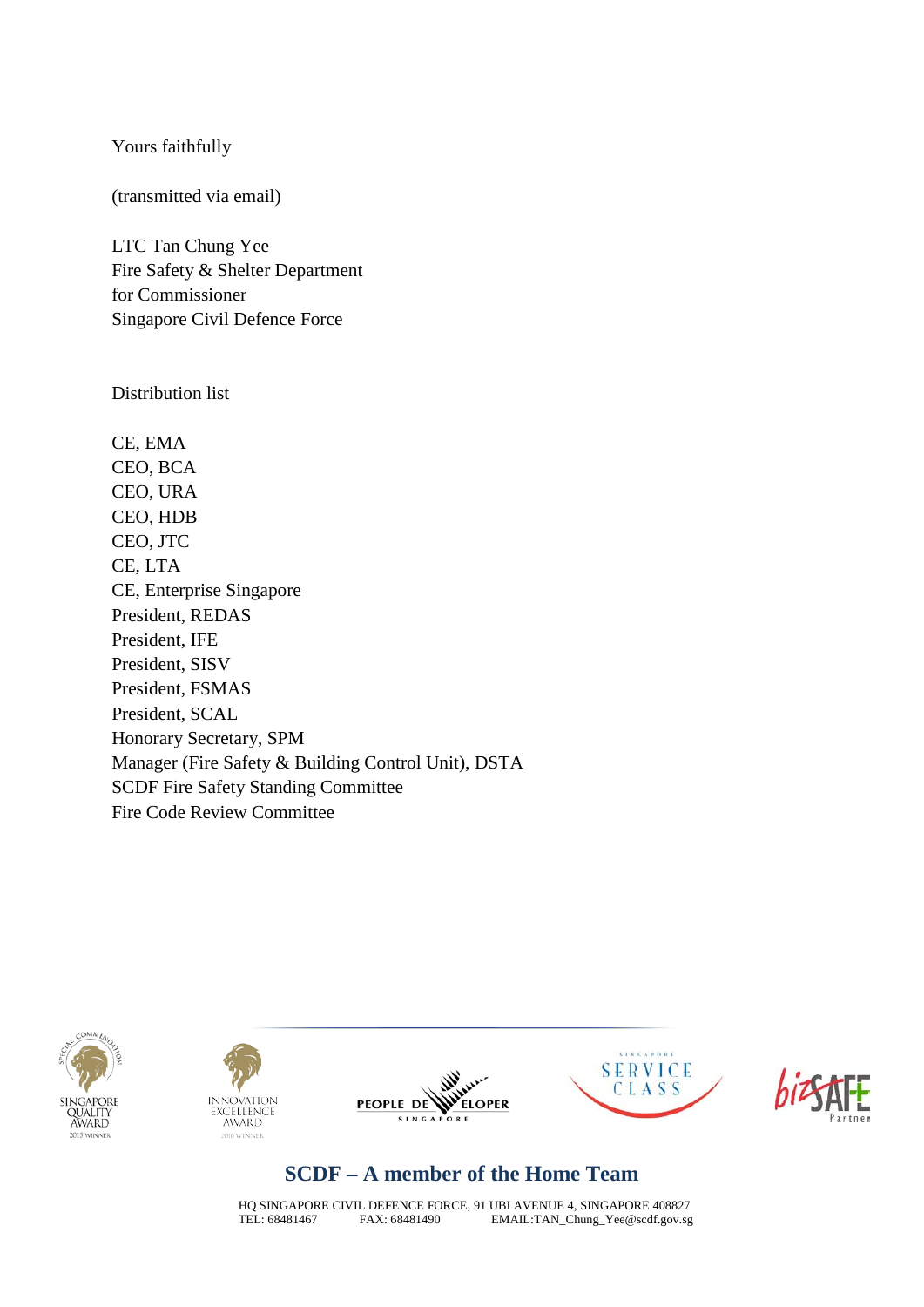#### **Annex A**

| S/N            | <b>Clause No</b> | <b>Amendment</b><br><b>Date</b> | <b>Effective</b><br><b>Date</b> | <b>Clause</b><br><b>Status</b> | <b>Clause Before Amendment</b>                                                                                                                                                                                                                                                                                                                                                                                                                          | <b>Clause After Amendment</b>                                                                                                                                                                                                                                                                                                                                                                                                                                                                                                                                                                                                                                                           |
|----------------|------------------|---------------------------------|---------------------------------|--------------------------------|---------------------------------------------------------------------------------------------------------------------------------------------------------------------------------------------------------------------------------------------------------------------------------------------------------------------------------------------------------------------------------------------------------------------------------------------------------|-----------------------------------------------------------------------------------------------------------------------------------------------------------------------------------------------------------------------------------------------------------------------------------------------------------------------------------------------------------------------------------------------------------------------------------------------------------------------------------------------------------------------------------------------------------------------------------------------------------------------------------------------------------------------------------------|
|                | 1.4.3            | 2 Mar 2020                      | 2 Mar 2020                      | Clarification                  | Ambulatory healthcare centre<br>"Ambulatory healthcare centre" is a<br>building, or part thereof, used for<br>providing<br>services on an out-<br>patient basis for treatment for patients<br>which would render them incapable of<br>taking action for self-preservation or<br>safety under emergency conditions<br>without assistance from others, such as<br>haemodialysis units or<br>surgical<br>requiring<br>general<br>treatment<br>anaesthesia. | healtheare<br>Ambulatory<br>eentre<br>care<br>facility<br>"Ambulatory healthcare centre<br>care<br>facility" is a building, or part thereof, used<br>for providing services on an out-patient<br>basis for treatment for patients which<br>would render them incapable of taking<br>action for self-preservation or safety<br>under emergency conditions without<br>assistance<br>from<br>others,<br>such<br>as<br>haemodialysis units or surgical treatment<br>requiring general anaesthesia. Such<br>facilities shall include the followings:<br>a. Renal dialysis day centres;<br>b. Aesthetic clinics;<br>c. Non-mental rehabilitation day centres;<br>and<br>d. Endoscopy clinics. |
| $\overline{2}$ | 1.4.30           | 2 Mar 2020                      | 2 Mar 2020                      | Clarification                  | Custodian-care facility<br>"Custodian-care facility" is a building<br>or part thereof, without stay in<br>accommodation, used by persons who,                                                                                                                                                                                                                                                                                                           | Custodian care facility<br>"Custodian care facility" is a building or<br>part thereof, without stay in<br>accommodation, used by persons who,                                                                                                                                                                                                                                                                                                                                                                                                                                                                                                                                           |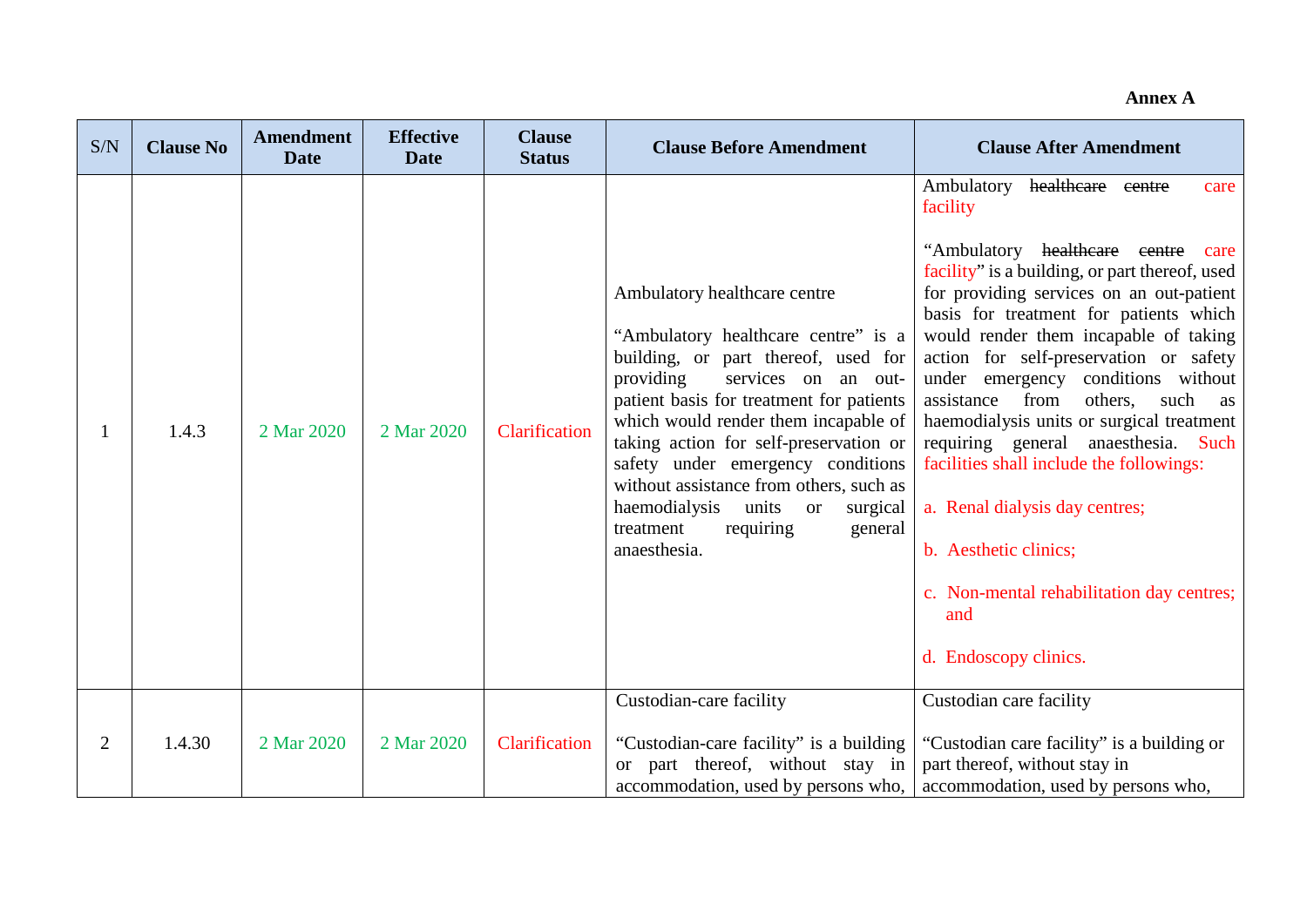|   |        |            |            |               | because of age, or physical or mental<br>disabilities, are unable to care for their<br>self-preservation and safety. Such<br>buildings shall include nurseries for<br>children under 6 years of age, senior<br>day care centres and institutions for the<br>mentally disabled. | because of age, or physical or mental<br>disabilities, are unable to care for their<br>self-preservation and safety. Such<br>facilities buildings shall include<br>nurseries for children under 6 years of<br>age, senior day care centres and<br>institutions for the mentally disabled.<br>include the followings:<br>a. Nurseries for children under 6 years of<br>age (e.g. kindergarten, childcare day<br>centres, infant care day centres, etc.;<br>b. Senior care day centres;<br>c. Mentally disabled day care centres;<br>d. Intellectually disabled day care centres;<br>e. Mental rehabilitation day care centres;<br>and<br>f. Psychiatric day care centres. |
|---|--------|------------|------------|---------------|--------------------------------------------------------------------------------------------------------------------------------------------------------------------------------------------------------------------------------------------------------------------------------|--------------------------------------------------------------------------------------------------------------------------------------------------------------------------------------------------------------------------------------------------------------------------------------------------------------------------------------------------------------------------------------------------------------------------------------------------------------------------------------------------------------------------------------------------------------------------------------------------------------------------------------------------------------------------|
|   |        |            |            |               | Hospital<br>"Hospital" is a building used for                                                                                                                                                                                                                                  | Hospital<br>"Hospital" is a building used for medical                                                                                                                                                                                                                                                                                                                                                                                                                                                                                                                                                                                                                    |
| 3 | 1.4.68 | 2 Mar 2020 | 2 Mar 2020 | Clarification | medical and surgical care and shall<br>include healthcare<br>facilities<br>with<br>24-hr or inpatient services, such as<br>hospitals,<br>for<br>hospitals<br>general                                                                                                           | and surgical care and shall include<br>healthcare facilities with 24-hr or inpatient<br>services, such as general hospitals,<br>hospitals for psychiatric care, children's                                                                                                                                                                                                                                                                                                                                                                                                                                                                                               |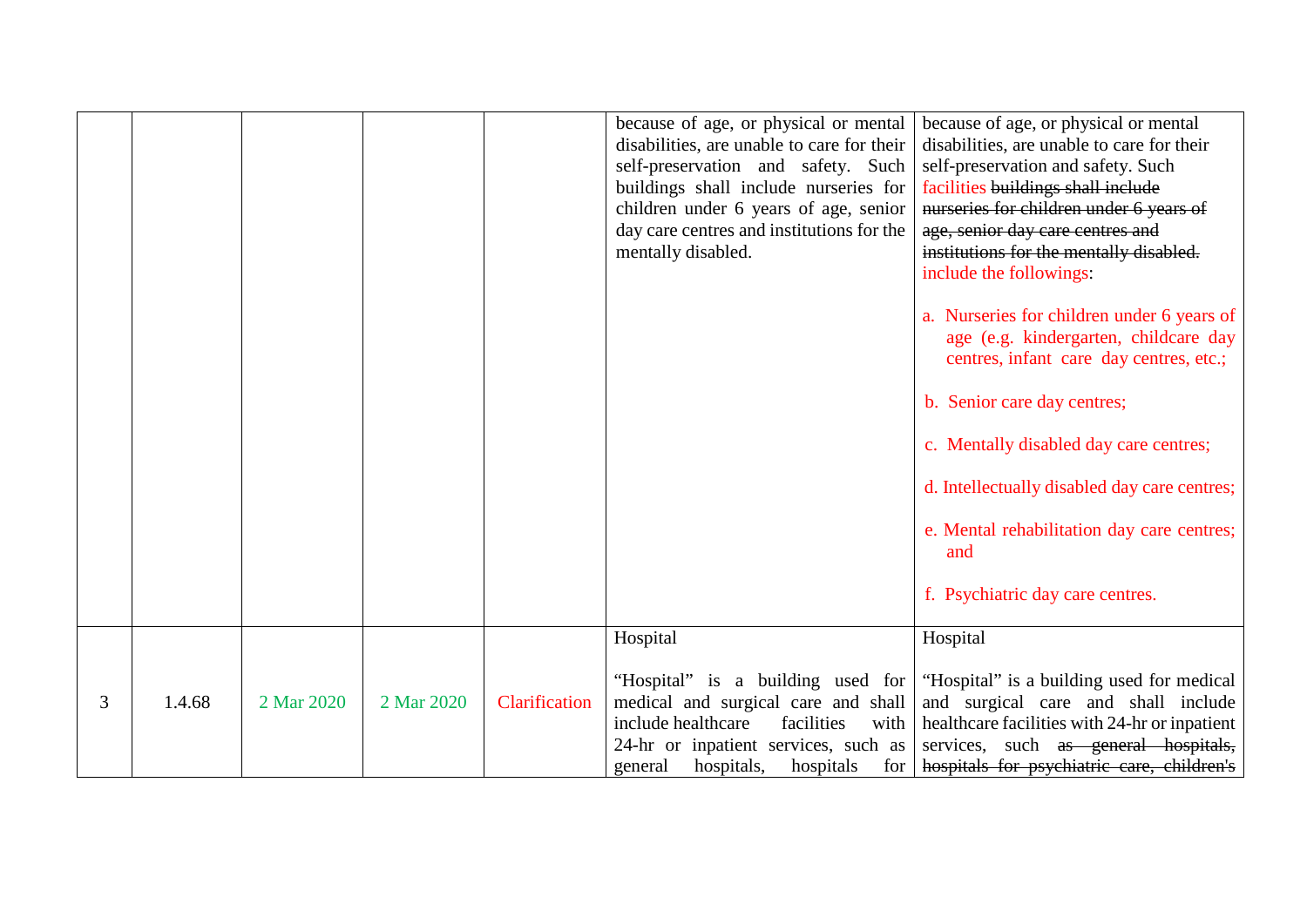|             |         |            |            |               | psychiatric care, children's hospitals,<br>etc                                                                                                                                                                                                                                                                                   | hospitals, etc., buildings include the<br>following:<br>a. General hospitals;<br>b. Psychiatric hospitals (Institute of<br>mental health);<br>c. Children/Woman hospitals; and<br>d. Community hospitals.                                                                                                                                                                                                                                                                                                                    |
|-------------|---------|------------|------------|---------------|----------------------------------------------------------------------------------------------------------------------------------------------------------------------------------------------------------------------------------------------------------------------------------------------------------------------------------|------------------------------------------------------------------------------------------------------------------------------------------------------------------------------------------------------------------------------------------------------------------------------------------------------------------------------------------------------------------------------------------------------------------------------------------------------------------------------------------------------------------------------|
| 4           | 1.4.74  | 2 Mar 2020 | 2 Mar 2020 | Clarification | Nursing home, convalescent home,<br>home for the aged & hospice<br>These refer to a building, or part<br>thereof, used for the housing and<br>nursing care of persons on a 24hr basis<br>who, because of physical incapacity,<br>may be unable to care for their own<br>needs and safety without assistance of<br>other persons. | Nursing home, convalescent home, home<br>for the aged & hospice care facility<br>These "Nursing care facility" refers to a<br>building, or part thereof, used for the<br>housing and nursing care of persons on a<br>24-hr basis who, because of physical<br>incapacity, may be unable to care for their<br>own needs and safety without assistance<br>of other persons. These facilities provide<br>inpatient medical care and include the<br>followings:<br>a. Nursing homes;<br>b. Convalescent homes; and<br>c. Hospice. |
| $5^{\circ}$ | 1.4.100 | 2 Mar 2020 | 2 Mar 2020 | Clarification | Supervisory care facility                                                                                                                                                                                                                                                                                                        | Supervisory care facility                                                                                                                                                                                                                                                                                                                                                                                                                                                                                                    |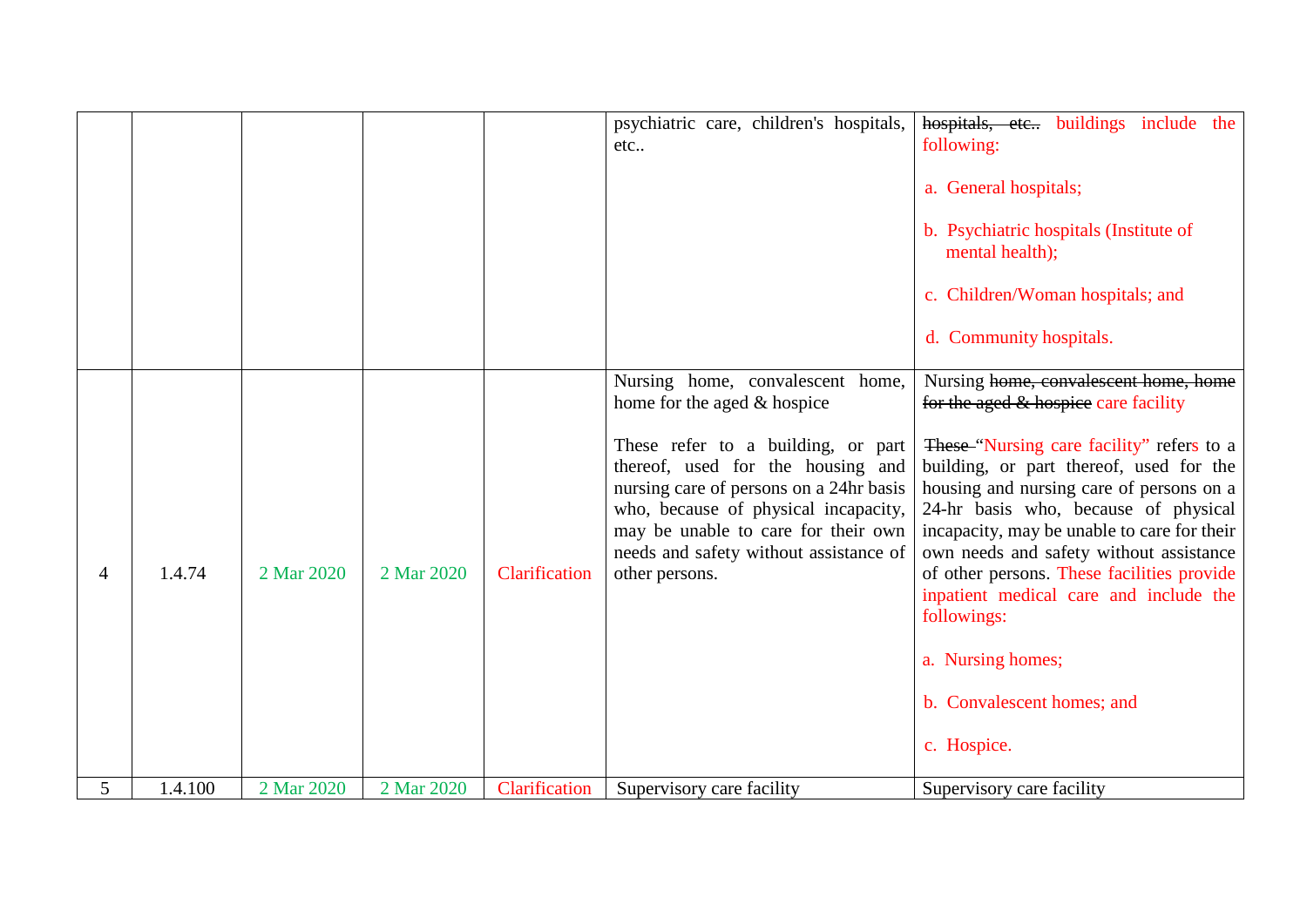|   |        |            |            |               | "Supervisory care facility" is a building<br>or part thereof, used for the housing, on<br>a 24-hr basis, of mental health patients<br>who may be capable of self-<br>preservation but require supervision<br>and are receiving therapy, training or<br>other health-related care and for whom<br>there may be security measures not<br>under their control. | "Supervisory care facility" refers to a is a<br>building or part thereof, used for the<br>housing, on a 24-hr basis, of mental health<br>patients, natal cares, aged and individuals<br>under welfare cares, who may be capable<br>self-preservation<br>but<br>require<br>of<br>supervision and are receiving therapy,<br>training or other health-related care and<br>for whom there may be security measures<br>not under their control. Such facilities<br>shall include the followings:<br>Homes for intellectually disabled;<br>a.<br>Psychiatric rehabilitation homes<br>b.<br>Dementia homes;<br>$\mathbf{c}$ .<br>Pre/post natal care centres; and<br>d.<br>Welfare homes.<br>e. |
|---|--------|------------|------------|---------------|-------------------------------------------------------------------------------------------------------------------------------------------------------------------------------------------------------------------------------------------------------------------------------------------------------------------------------------------------------------|------------------------------------------------------------------------------------------------------------------------------------------------------------------------------------------------------------------------------------------------------------------------------------------------------------------------------------------------------------------------------------------------------------------------------------------------------------------------------------------------------------------------------------------------------------------------------------------------------------------------------------------------------------------------------------------|
| 6 | 1.4.63 | 2 Mar 2020 | 2 Mar 2020 | Clarification | Habitable floor<br>"Habitable floor" refers to all floors in<br>a building, including the roof level.<br>The roof level can be taken as non-<br>habitable if it is not used for any<br>purpose/activity other than housing<br>and/or<br>telecommunication<br>M&E<br>plants/equipment, e.g. lift motors, fire                                                | Habitable floor<br>"Habitable floor" refers to all floors in a<br>building, including the roof level. The roof<br>level can be taken as non-habitable if it is<br>not used for any purpose/activity other<br>housing<br>than<br>M&E<br>and/or<br>telecommunication-plants/equipment, e.g.<br>lift motors, fire pumps, generators, fire                                                                                                                                                                                                                                                                                                                                                   |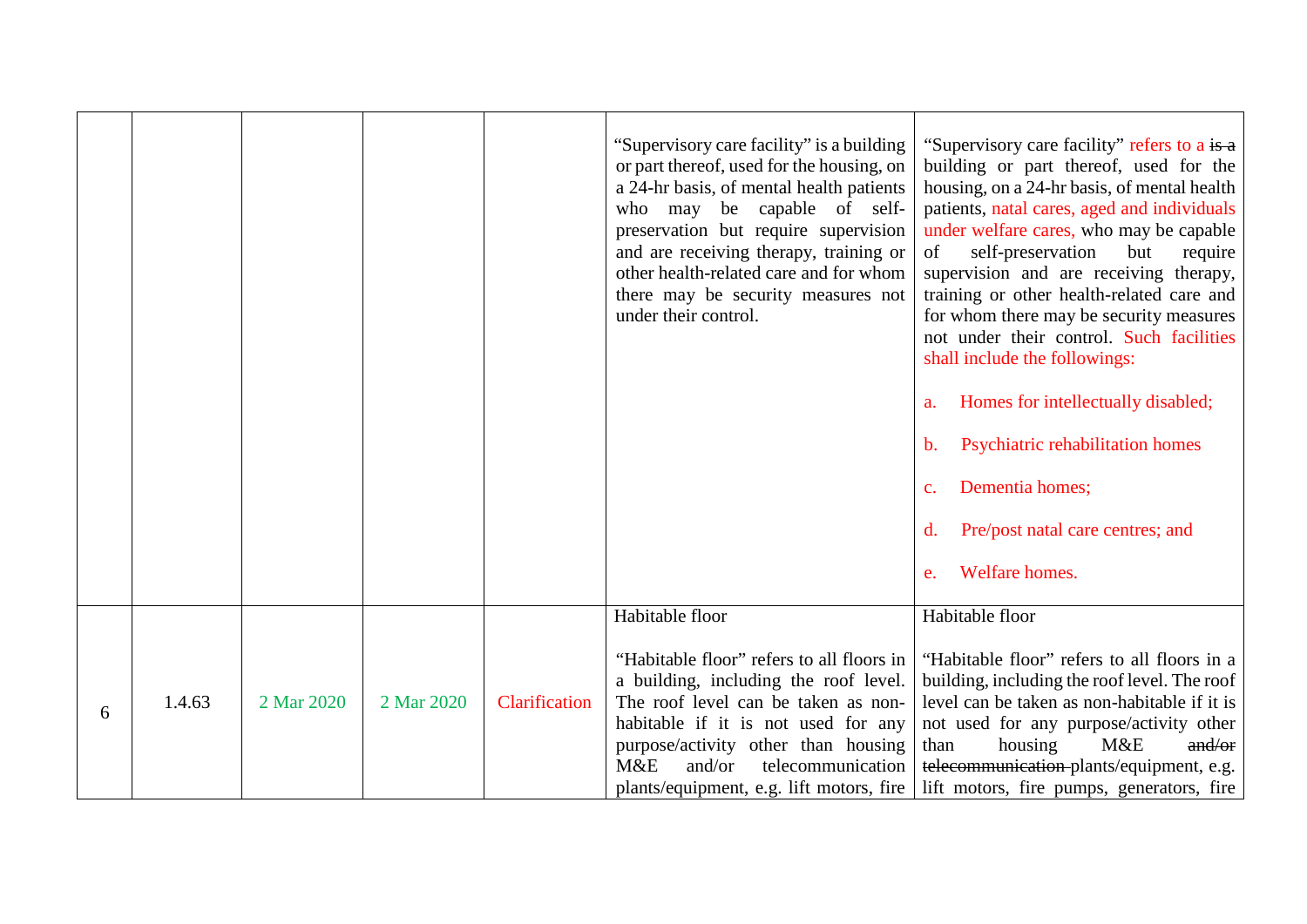| 9 | 1.4.84  | 2 Mar 2020 | 2 Mar 2020 | <b>Deletion</b> | <b>Public Building</b>                                                                                                                                                                                                                                            | Public Building                                                                                                                                                                                                                                                                                                                                                                                                                                                                                                        |
|---|---------|------------|------------|-----------------|-------------------------------------------------------------------------------------------------------------------------------------------------------------------------------------------------------------------------------------------------------------------|------------------------------------------------------------------------------------------------------------------------------------------------------------------------------------------------------------------------------------------------------------------------------------------------------------------------------------------------------------------------------------------------------------------------------------------------------------------------------------------------------------------------|
| 8 | 1.4.113 | 2 Mar 2020 | 2 Mar 2020 | Clarification   | <b>Nil</b>                                                                                                                                                                                                                                                        | Pressurisation<br>"Pressurisation" refers to a mechanical<br>ventilation system that introduce positive<br>differential pressure to a space/room to<br>prevent smoke ingress during a fire<br>emergency.                                                                                                                                                                                                                                                                                                               |
|   | 1.4.112 | 2 Mar 2020 | 2 Mar 2020 | Clarification   | <b>Nil</b>                                                                                                                                                                                                                                                        | <b>Mechanical ventilation</b><br>"Mechanical ventilation" refers to any<br>system that uses mechanical means such<br>as ventilation fan, to introduce outdoor air<br>to a space when natural ventilation mode<br>cannot be achieved during normal and fire<br>emergency situations. This includes<br>supply ventilation, exhaust ventilation,<br>pressurisation,<br>smoke<br>purging,<br>mechanical engineered smoke control<br>systems, balanced systems that consist of<br>both supply and exhaust ventilations, etc |
|   |         |            |            |                 | pumps, water supply pumps, water<br>cooling<br>tanks,<br>towers,<br>solar<br>photovoltaic panels, supply/ exhaust<br>fans with associated ductwork, air-con<br>condensing units, telecommunication<br>antenna, satellite dishes and public<br>warning sirens, etc | pumps, generators, fire hose reel   hose reel pumps, water supply pumps,<br>water tanks, cooling towers, solar<br>photovoltaic panels, supply/ exhaust fans<br>associated<br>with<br>ductwork,<br>air-con<br>condensing units, telecommunication<br>antenna equipment, satellite dishes and<br>public warning sirens, etc                                                                                                                                                                                              |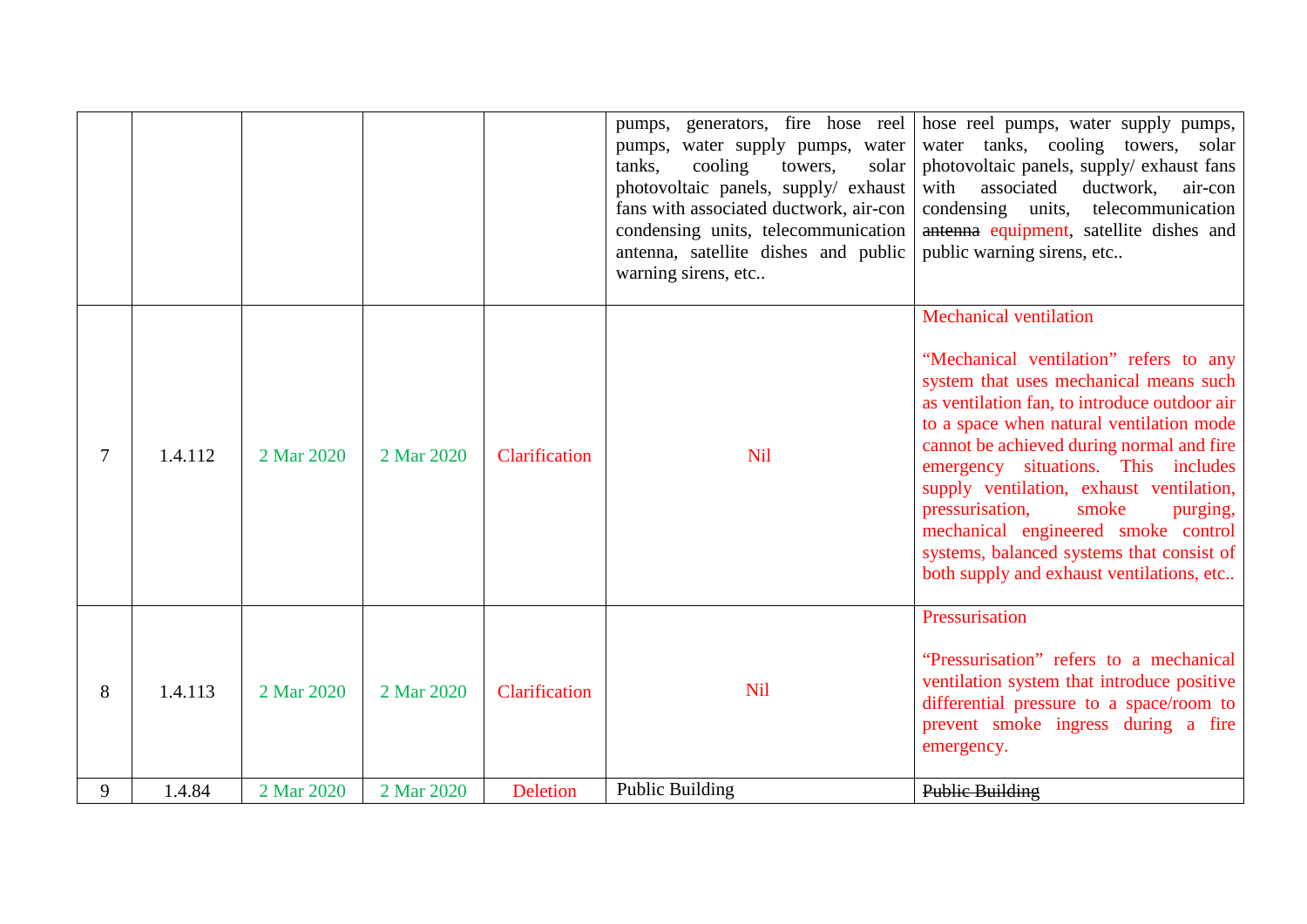|    |         |            |            |               | "Public building" refers to a building,<br>part thereof, that is used,<br><sub>or</sub><br>constructed or adapted to be used as a<br>shop, office, hospital or place of<br>public resort. Places of public worship<br>such as churches, chapels, mosques,<br>temples and places where religious<br>ceremonies are performed are not<br>considered public buildings.                                                                                                                                                                                                                                                                                                                                                                                    | "Public building" refers to a building, or<br>part thereof, that is used, constructed or<br>adapted to be used as a shop, office,<br>hospital or place of public resort. Places of<br>public worship such as churches, chapels,<br>mosques, temples and places where<br>religious ceremonies are performed are<br>not considered public buildings.                                                                                                                                                                                                                                                                                                                                                                       |
|----|---------|------------|------------|---------------|--------------------------------------------------------------------------------------------------------------------------------------------------------------------------------------------------------------------------------------------------------------------------------------------------------------------------------------------------------------------------------------------------------------------------------------------------------------------------------------------------------------------------------------------------------------------------------------------------------------------------------------------------------------------------------------------------------------------------------------------------------|--------------------------------------------------------------------------------------------------------------------------------------------------------------------------------------------------------------------------------------------------------------------------------------------------------------------------------------------------------------------------------------------------------------------------------------------------------------------------------------------------------------------------------------------------------------------------------------------------------------------------------------------------------------------------------------------------------------------------|
| 10 | 2.3.1c. | 2 Mar 2020 | 2 Mar 2020 | Clarification | Fire escape plan<br>A fire escape plan shall be provided<br>for all buildings except PG I and<br>displayed in common lobbies or lift<br>lobbies such that they are easily<br>viewable by the building occupants<br>and the general public passing through<br>these common areas. The fire escape<br>plan shall have legible lettering and<br>the fire escape routes made clear to the<br>viewer. It shall clearly show the layout<br>of the floor in the correct orientation<br>and highlight the escape routes (in<br>relation to viewer's location), escape<br>corridors and exit staircases using<br>appropriate colours, directional signs<br>and words. Other information<br>required on the plan are for<br>firefighting and evacuation purposes | Fire escape plan<br>A fire escape plan shall be provided<br>(1)<br>for all buildings except PG I and<br>displayed in common lobbies or lift<br>lobbies such that they are easily<br>viewable by the building occupants<br>and the general public passing<br>through these common areas. The<br>fire escape plan shall have legible<br>lettering and the fire escape routes<br>made clear to the viewer. It shall<br>clearly show the layout of the floor<br>in the correct orientation and<br>highlight the escape routes (in<br>relation to viewer's location),<br>escape corridors and exit staircases<br>using<br>appropriate<br>colours,<br>directional signs and words. The<br>information required on the plan are |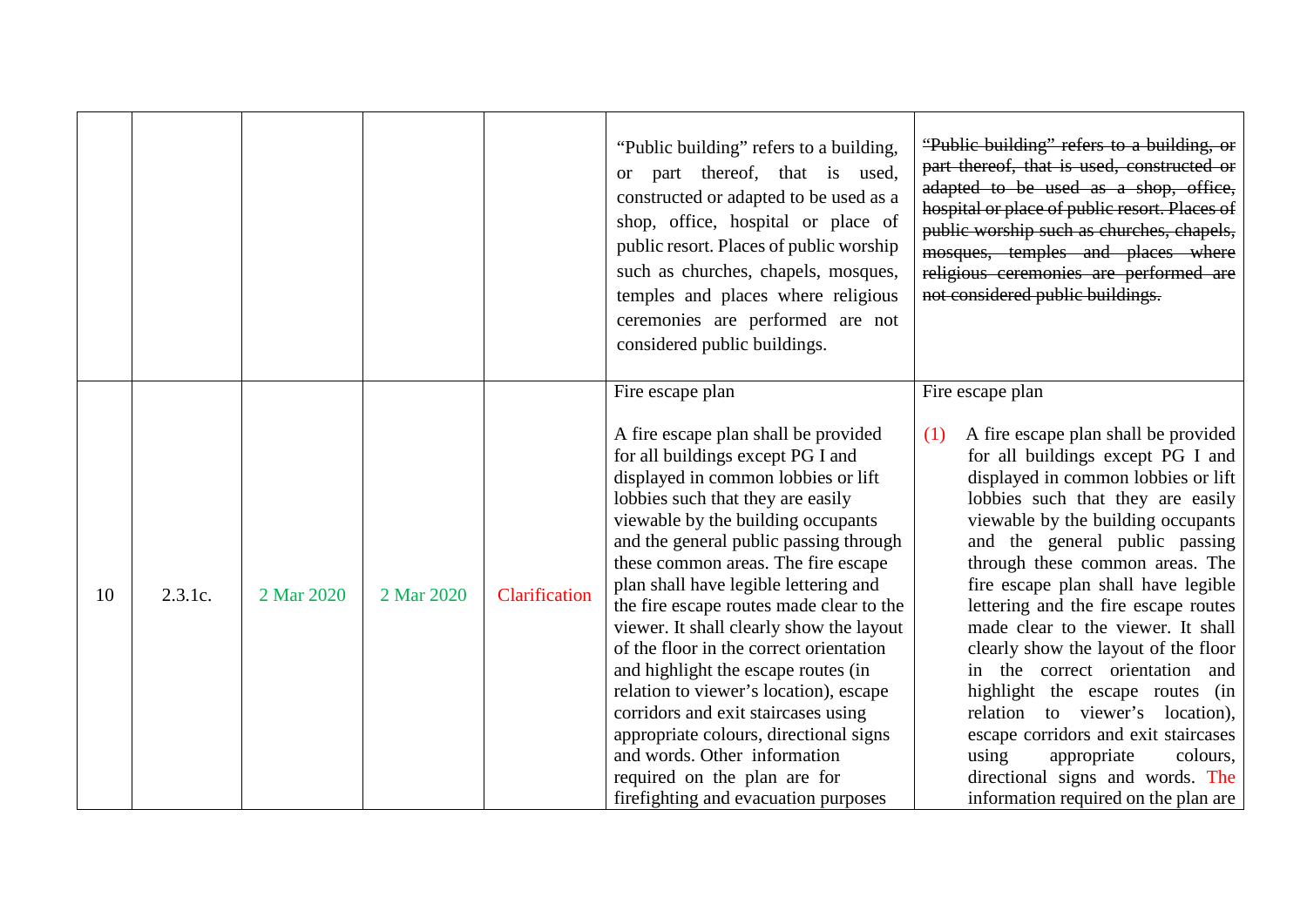|    |       |            |            |               | and shall include the locations of the<br>following:<br>$(1)$ Fire lifts;<br>(2) Evacuation lifts;<br>(3) PWD holding points;<br>$(4)$ Hose reels;<br>(5) Fire extinguishers;<br>(6) Manual alarm call points; and<br>(7) Rising mains. | (2)     | only for firefighting and evacuation<br>purposes and shall include the<br>locations of the following:<br>(a) Fire lifts;<br>(b) Evacuation lifts;<br>(c) PWD holding points;<br>(d) Hose reels;<br>(e) Fire extinguishers;<br>(f) Manual alarm call points; and<br>$(g)$ Rising mains.<br>For ensuring legibility of the fire<br>escape plan for buildings with large<br>floor areas, partial plan showing<br>minimally 2 escape routes is<br>acceptable. The plan shall show the |
|----|-------|------------|------------|---------------|-----------------------------------------------------------------------------------------------------------------------------------------------------------------------------------------------------------------------------------------|---------|-----------------------------------------------------------------------------------------------------------------------------------------------------------------------------------------------------------------------------------------------------------------------------------------------------------------------------------------------------------------------------------------------------------------------------------------------------------------------------------|
|    |       |            |            |               |                                                                                                                                                                                                                                         |         | egress paths to at least 2 remotely<br>located<br>exits/exit<br>staircases,<br>including the PWD holding points.                                                                                                                                                                                                                                                                                                                                                                  |
|    |       |            |            |               | General                                                                                                                                                                                                                                 | General |                                                                                                                                                                                                                                                                                                                                                                                                                                                                                   |
| 11 | 2.4.1 | 2 Mar 2020 | 2 Mar 2020 | Clarification | following buildings/usages<br>The<br>${\bf a}.$<br>exempted<br>from<br>these<br>are<br>requirements:                                                                                                                                    | a.      | The following buildings/usages are<br>exempted from these requirements:                                                                                                                                                                                                                                                                                                                                                                                                           |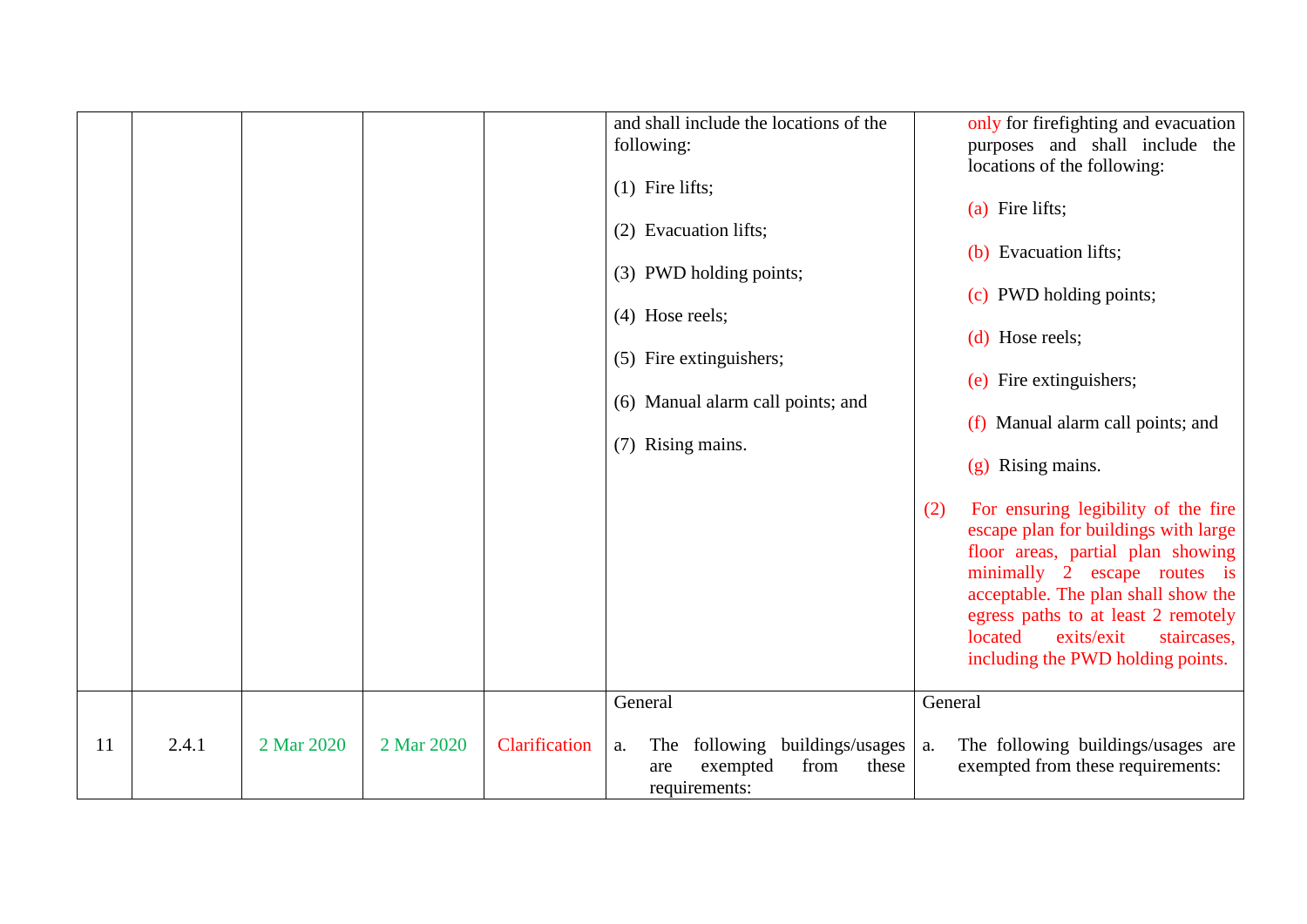|    |       |            |            |               | (1)<br>(2) | PG I and II buildings;<br>healthcare<br>occupancies,<br>custodian-care<br>except<br>facility and<br>ambulatory<br>healthcare centre;                                                                                                | (1)<br>(2) | PG I and II buildings;<br>healthcare occupancies, except<br>eustodian-care facility and<br>ambulatory healthcare centre<br>hospitals and nursing care<br>facilities,;                                                                                                                             |
|----|-------|------------|------------|---------------|------------|-------------------------------------------------------------------------------------------------------------------------------------------------------------------------------------------------------------------------------------|------------|---------------------------------------------------------------------------------------------------------------------------------------------------------------------------------------------------------------------------------------------------------------------------------------------------|
|    |       |            |            |               | (3)        | industrial buildings/usages<br>that are exempted from<br>barrier-free<br>accessibility<br>compliance, as required by<br>authority<br>the<br>having<br>jurisdiction on accessibility<br>in the built environment; and                | (3)        | industrial buildings/usages that<br>are exempted from barrier-free<br>accessibility compliance, as<br>required by the authority<br>jurisdiction<br>having<br>on<br>accessibility in<br>the<br>built<br>environment; and                                                                           |
|    |       |            |            |               | (4)        | non-residential<br>buildings/usages, such as car<br>clubhouses<br>parks<br>and<br>located within residential<br>developments and which are<br>intended for ancillary use,<br>are not required to comply<br>with these requirements. | (4)<br>(5) | non-residential<br>buildings/usages, such as car<br>parks and clubhouses located<br>within<br>residential<br>developments and which are<br>intended for ancillary use, are<br>not required to comply with<br>these requirements.<br>aboveground storeys of PG III<br>to VIII buildings, which are |
|    |       |            |            |               |            |                                                                                                                                                                                                                                     |            | not served by any lift.                                                                                                                                                                                                                                                                           |
| 12 | 2.4.3 | 2 Mar 2020 | 2 Mar 2020 | Clarification |            | Communication provisions                                                                                                                                                                                                            |            | Communication provisions                                                                                                                                                                                                                                                                          |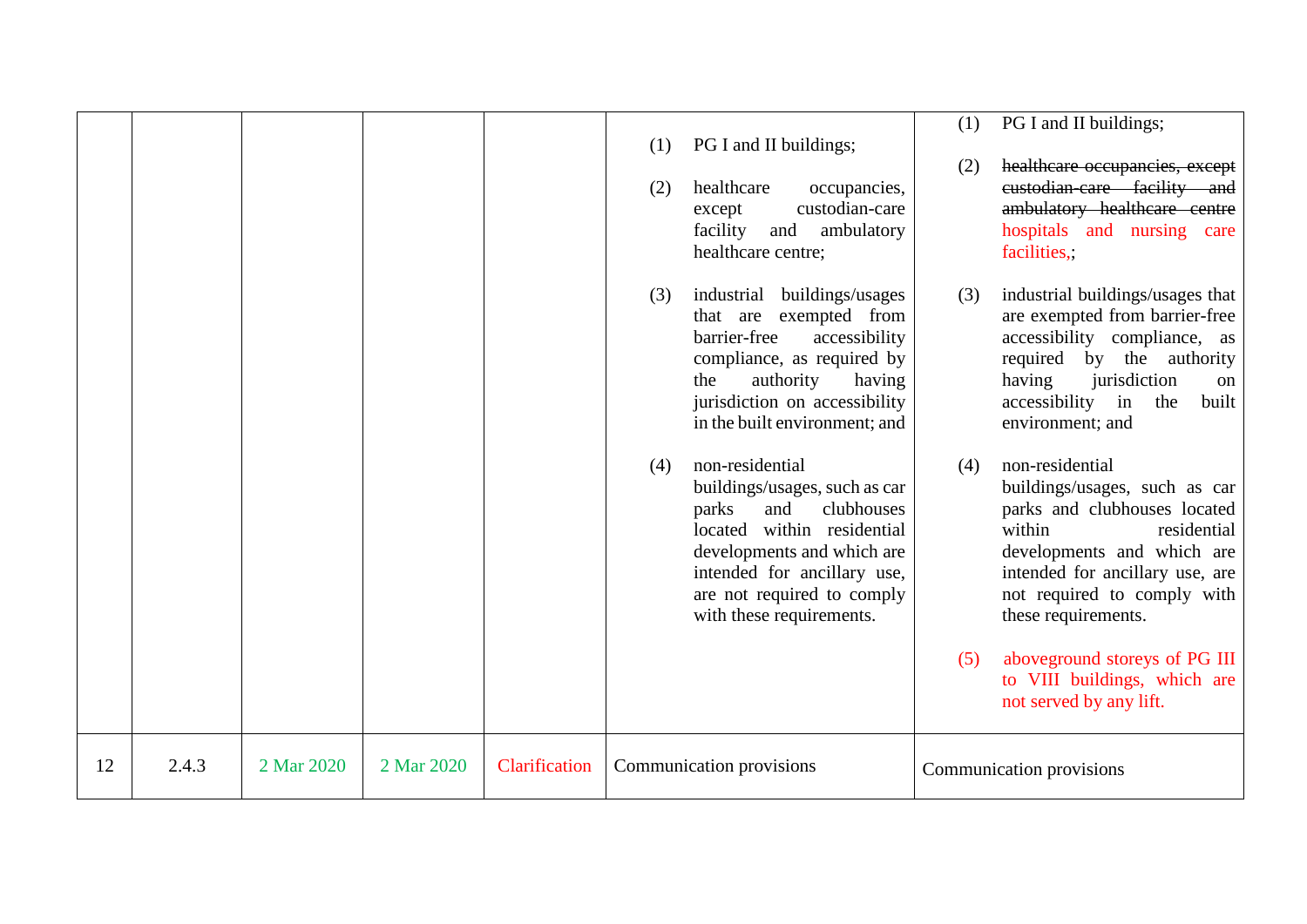|    |        |            |            |               | A suitable means of communication<br>shall be provided between the PWD<br>holding point and FCC or any 24-<br>hourly manned station, for PWDs to<br>call for assistance during a fire<br>emergency. It can be in the form of a<br>distress<br>button<br>voice<br><sub>or</sub><br>The<br>communication.<br>— of<br>means<br>communication shall:<br>a. be located between 800mm and 1.2m<br>above ground level;<br>b. be appropriately labelled;<br>be provided with prominently<br>$C_{\bullet}$<br>displayed clear instruction sign on<br>its operation; and<br>when the device for communication<br>$d_{\cdot}$<br>is activated, it shall generate a clear<br>visual indication to indicate that the<br>distress signal has been relayed. | A suitable means of communication, as<br>required under $Cl.6.6.5c.(4)$ , shall be<br>provided between the PWD holding point<br>and FCC or any 24-hourly manned<br>station, for PWDs to call for assistance<br>during a fire emergency. It can be in the<br>form of a distress button or dedicated<br>voice communication. The dedicated<br>communication<br>handset shall<br>voice<br>always be accessible and not to be locked.<br>The means of communication shall:<br>a. be located between 800mm and 1.2m<br>above ground floor level;<br>b. be appropriately labelled;<br>be provided with prominently<br>c.<br>displayed clear instruction sign on its<br>operation; and<br>when the device for communication<br>$d_{\cdot}$<br>is activated, it shall generate a clear<br>visual indication to indicate that the<br>distress signal has been relayed. |
|----|--------|------------|------------|---------------|----------------------------------------------------------------------------------------------------------------------------------------------------------------------------------------------------------------------------------------------------------------------------------------------------------------------------------------------------------------------------------------------------------------------------------------------------------------------------------------------------------------------------------------------------------------------------------------------------------------------------------------------------------------------------------------------------------------------------------------------|---------------------------------------------------------------------------------------------------------------------------------------------------------------------------------------------------------------------------------------------------------------------------------------------------------------------------------------------------------------------------------------------------------------------------------------------------------------------------------------------------------------------------------------------------------------------------------------------------------------------------------------------------------------------------------------------------------------------------------------------------------------------------------------------------------------------------------------------------------------|
| 13 | 3.10.2 | 2 Mar 2020 | 2 Mar 2020 | Clarification | The exit staircase shall be separated<br>from other parts of the building by a<br>drywall<br>structure<br>masonry<br><b>or</b><br>complying with <i>Cl.3.8.7b</i> . which shall<br>have fire resistance for not less than the<br>period required by $Cl.3.3$ for elements<br>of structure.                                                                                                                                                                                                                                                                                                                                                                                                                                                   | The exit staircase shall be separated from<br>other parts of the building by a masonry<br>structure or drywall complying with<br>Cl.3.8.7b. which shall have fire resistance<br>for not less than the period required by<br>Cl.3.3 for elements of structure. The<br>flight, landing and supporting structures of<br>the exit staircase shall comply with                                                                                                                                                                                                                                                                                                                                                                                                                                                                                                     |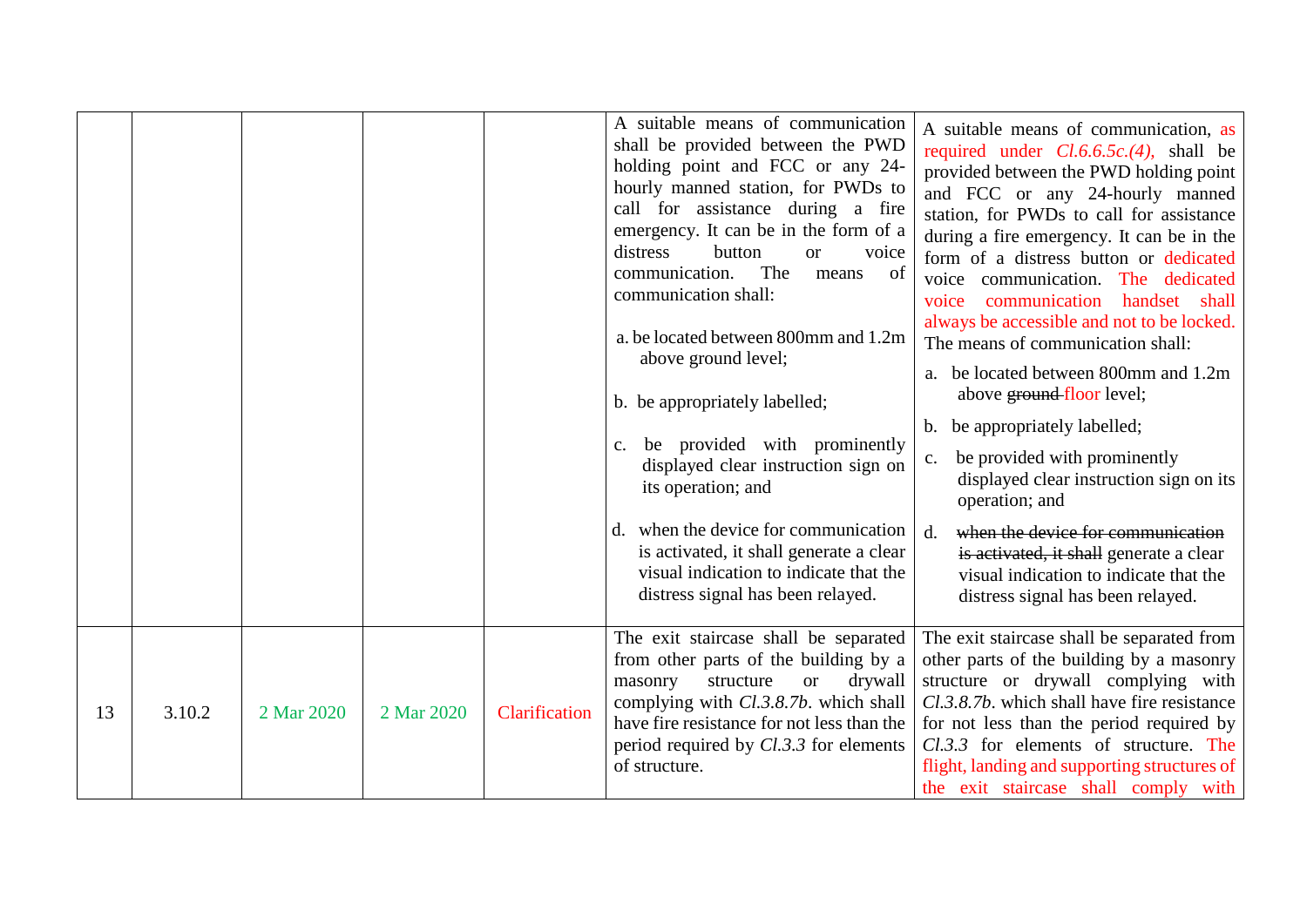|    |       |            |            |               |                                                                                                                                                                                                  | $Cl.3.10.1$ and fire resistance rating is not<br>required.                                                                                                                                   |
|----|-------|------------|------------|---------------|--------------------------------------------------------------------------------------------------------------------------------------------------------------------------------------------------|----------------------------------------------------------------------------------------------------------------------------------------------------------------------------------------------|
|    |       |            |            |               | Home Fire Alarm Device (HFAD)                                                                                                                                                                    | Home Fire Alarm Device (HFAD)                                                                                                                                                                |
|    |       |            |            |               | For individual residential units under<br>PG I or II, HFAD shall be installed in<br>accordance with all of the following<br>requirements:                                                        | For individual residential units under PG I<br>or II, HFAD shall be installed in<br>accordance with all of the following<br>requirements:                                                    |
|    |       |            |            |               | a. HFAD shall possess the following<br>features and comply with all the<br>requirements stated below:                                                                                            | a. HFAD shall possess the following<br>features and comply with all the<br>requirements stated below:                                                                                        |
| 14 | 6.3.6 | 2 Mar 2020 | 2 Mar 2020 | Clarification | operate on smoke detection<br>(1)<br>technology alone, or have a<br>multi-sensor detector<br>(a)<br>detector with multiple sensors<br>built into the device) with<br>smoke detection capability; | operate on smoke detection<br>(1)<br>technology alone, or have a<br>multi-sensor detector (a detector<br>with multiple sensors built into<br>the device) with smoke detection<br>capability; |
|    |       |            |            |               | indicator lights to inform<br>(2)<br>users on the status/condition<br>of the device $(s)$ ;                                                                                                      | indicator lights to inform users<br>(2)<br>on the status/condition of the<br>device(s);                                                                                                      |
|    |       |            |            |               | silence/reset<br>(3)<br>temporary<br>false<br>address<br>feature to<br>alarms;                                                                                                                   | temporary silence/reset feature to<br>(3)<br>address false alarms;                                                                                                                           |
|    |       |            |            |               | alarm sounder with sound<br>(4)<br>level compliant with any<br>standard listed in item (7);                                                                                                      | alarm sounder with sound level<br>(4)<br>compliant with any standard<br>listed in item $(7)$ ;                                                                                               |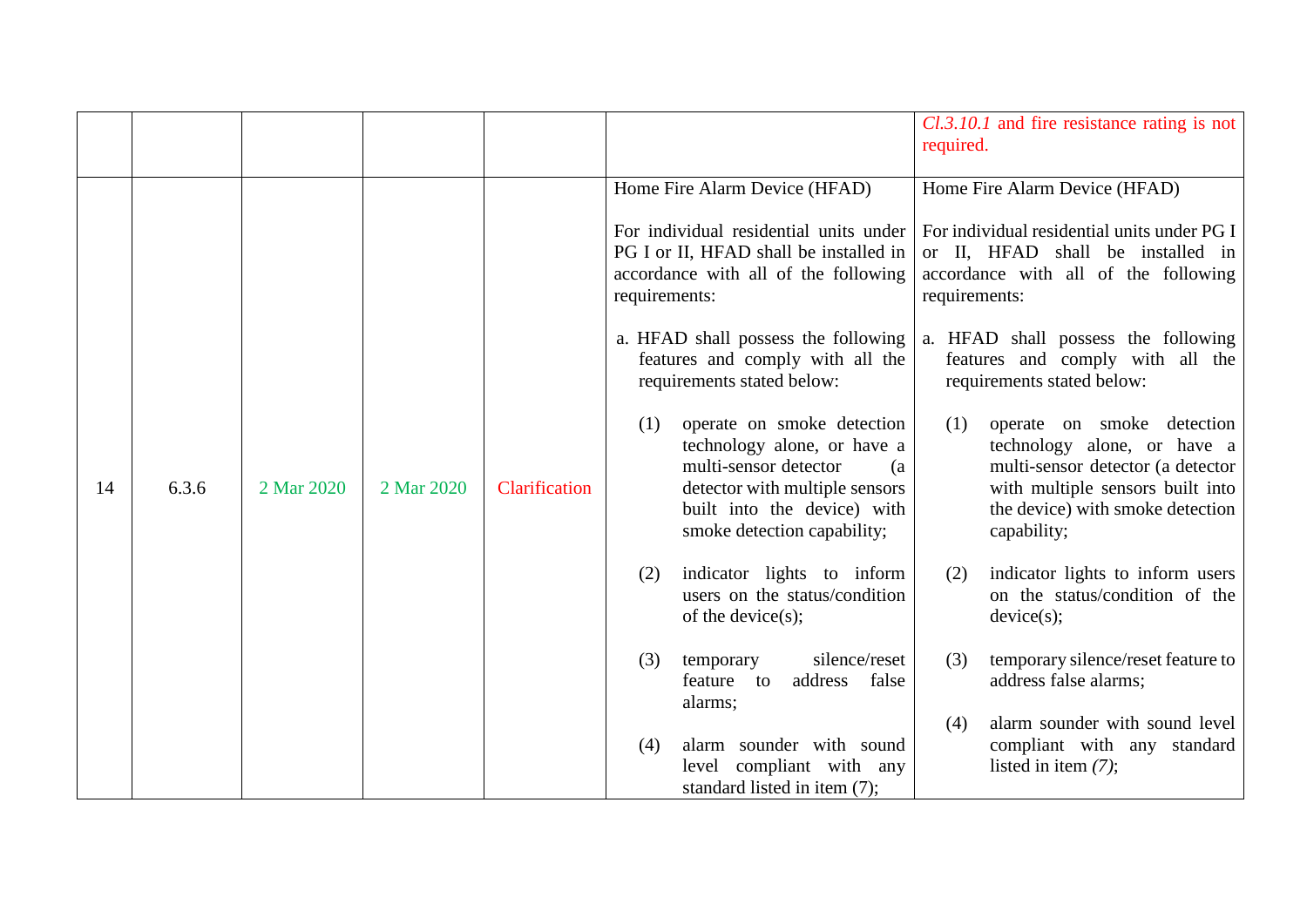|    |       |            |            |               |                                                                                       | (5)            | test button to allow the device(s)                                   |
|----|-------|------------|------------|---------------|---------------------------------------------------------------------------------------|----------------|----------------------------------------------------------------------|
|    |       |            |            |               | test button to<br>allow the<br>(5)<br>device(s) to be tested/checked<br>periodically; |                | be<br>tested/checked<br>to<br>periodically;                          |
|    |       |            |            |               |                                                                                       | (6)            | to be powered by long-life built-                                    |
|    |       |            |            |               | to be powered by long-life<br>(6)                                                     |                | in battery (i.e. battery that lasts at                               |
|    |       |            |            |               | built-in battery (i.e. battery                                                        |                | least 10 years) with low battery                                     |
|    |       |            |            |               | that lasts at least 10 years)                                                         |                | alert capability, or to be wired to                                  |
|    |       |            |            |               | with low<br>battery<br>alert                                                          |                | household electrical supply;                                         |
|    |       |            |            |               | capability, or to be wired to<br>household electrical supply;                         | (7)            | detector design to comply with                                       |
|    |       |            |            |               |                                                                                       |                | any of the following standards                                       |
|    |       |            |            |               | detector design to comply<br>(7)                                                      |                | (EN 14604, AS 3786, UL 217);                                         |
|    |       |            |            |               | with any of the following                                                             |                |                                                                      |
|    |       |            |            |               | standards (EN 14604, AS                                                               | (8)            | where two or more HFADs are                                          |
|    |       |            |            |               | 3786, UL 217);                                                                        |                | installed, all devices shall be                                      |
|    |       |            |            |               | where two or more HFADs are<br>(8)                                                    |                | interconnected (either wired or<br>wirelessly) such that when one of |
|    |       |            |            |               | installed, all devices shall be                                                       |                | the HFADs is triggered, all                                          |
|    |       |            |            |               | interconnected (either wired or                                                       |                | connected HFADs shall sound an                                       |
|    |       |            |            |               | wirelessly) such that when one                                                        |                | alarm simultaneously if they are                                     |
|    |       |            |            |               | of the HFADs is triggered, all                                                        |                | installed on 2 or more storeys                                       |
|    |       |            |            |               | connected HFADs shall sound                                                           |                | (see <i>Diagram</i> $6.3.6a(8)$ ); and                               |
|    |       |            |            |               | an alarm if they are installed on<br>2 or more storeys (see Diagram                   |                |                                                                      |
|    |       |            |            |               | $(6.3.6a.(8))$ ; and                                                                  |                |                                                                      |
|    |       |            |            |               |                                                                                       |                |                                                                      |
|    |       |            |            |               | Size<br>$b_{\cdot}$                                                                   | $\mathbf{b}$ . | Supporting equipment                                                 |
| 15 | 8.2.4 | 2 Mar 2020 | 2 Mar 2020 | Clarification | A FCC shall be of adequate size to                                                    |                | A FCC is a room within a building                                    |
|    |       |            |            |               | all the terminals and<br>house                                                        |                | dedicated to the controlling and                                     |
|    |       |            |            |               | supervisory/ control equipment,                                                       |                | monitoring of fire protection systems                                |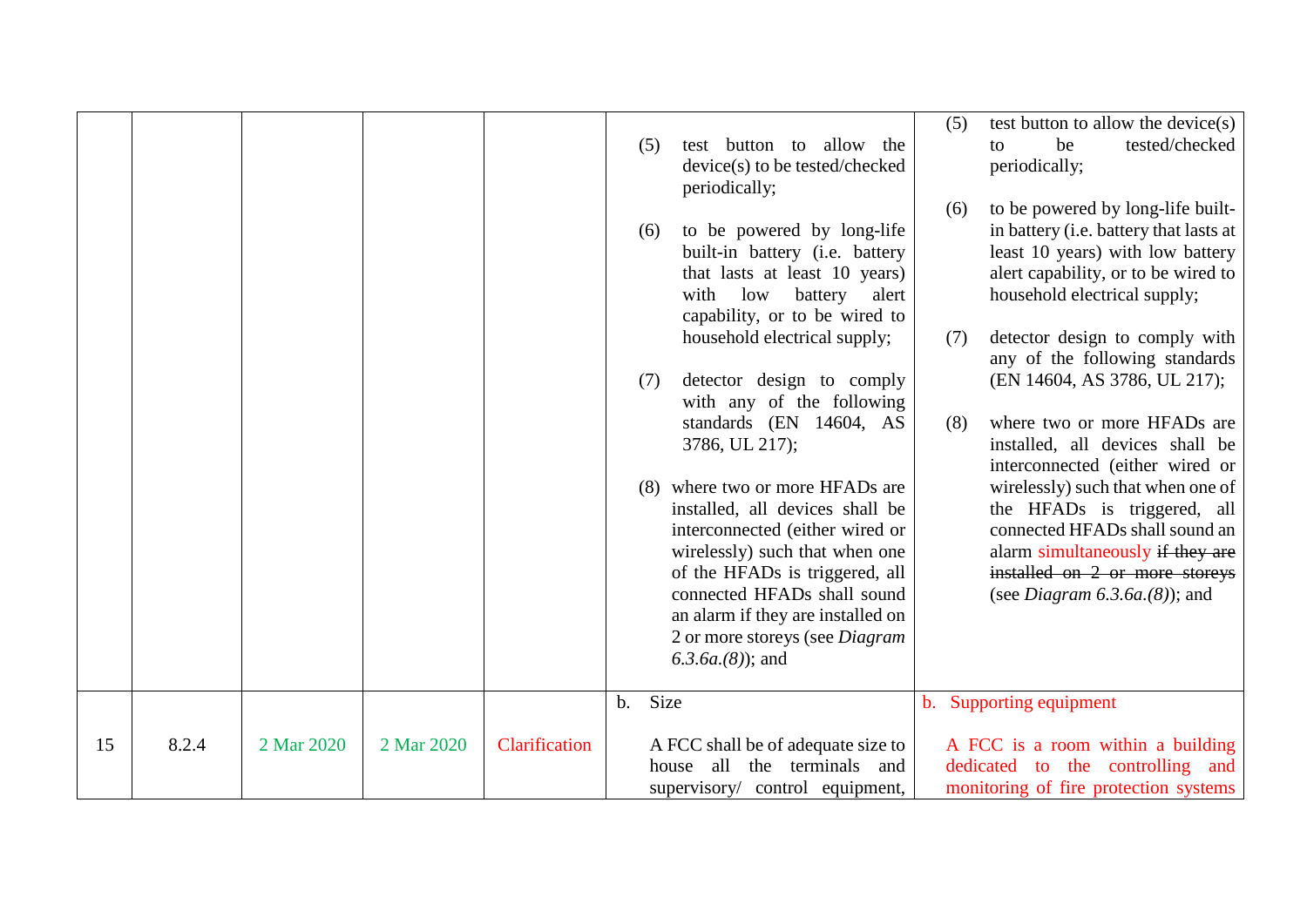|  |  | of<br>the<br>etc.<br>protection/detection systems and a<br>free working space (unobstructed<br>by door swing) of at least 6m <sup>2</sup> . | building's<br>fire |     | during a fire emergency. As such,<br>equipment/services not meant for this<br>purpose shall not be located inside the<br>FCC with exception of the following: |
|--|--|---------------------------------------------------------------------------------------------------------------------------------------------|--------------------|-----|---------------------------------------------------------------------------------------------------------------------------------------------------------------|
|  |  |                                                                                                                                             |                    | (1) | Lift supervisory panel.                                                                                                                                       |
|  |  |                                                                                                                                             |                    | (2) | <b>Background</b><br>music<br>system<br>connected<br>to<br>one-way<br>emergency voice communication<br>system rack.                                           |
|  |  |                                                                                                                                             |                    | (3) | Workstation/server<br>rack<br>for<br>security card access & CCTV<br>system for security monitoring.                                                           |
|  |  |                                                                                                                                             |                    | (4) | Workstation/server rack for car<br>park access control system.                                                                                                |
|  |  |                                                                                                                                             |                    | (5) | Workstation/server rack for fire<br>alarm's colour graphics system.                                                                                           |
|  |  |                                                                                                                                             |                    | (6) | Workstation/server<br>rack<br>for<br><b>BMS/BAS</b><br>monitoring<br>and<br>controlling other ACMV system.                                                    |
|  |  |                                                                                                                                             |                    | (7) | Walkie-talkie charging stations.                                                                                                                              |
|  |  |                                                                                                                                             |                    | (8) | UPS system with totally sealed<br>battery capacity not exceeding<br>750Amp-hr.                                                                                |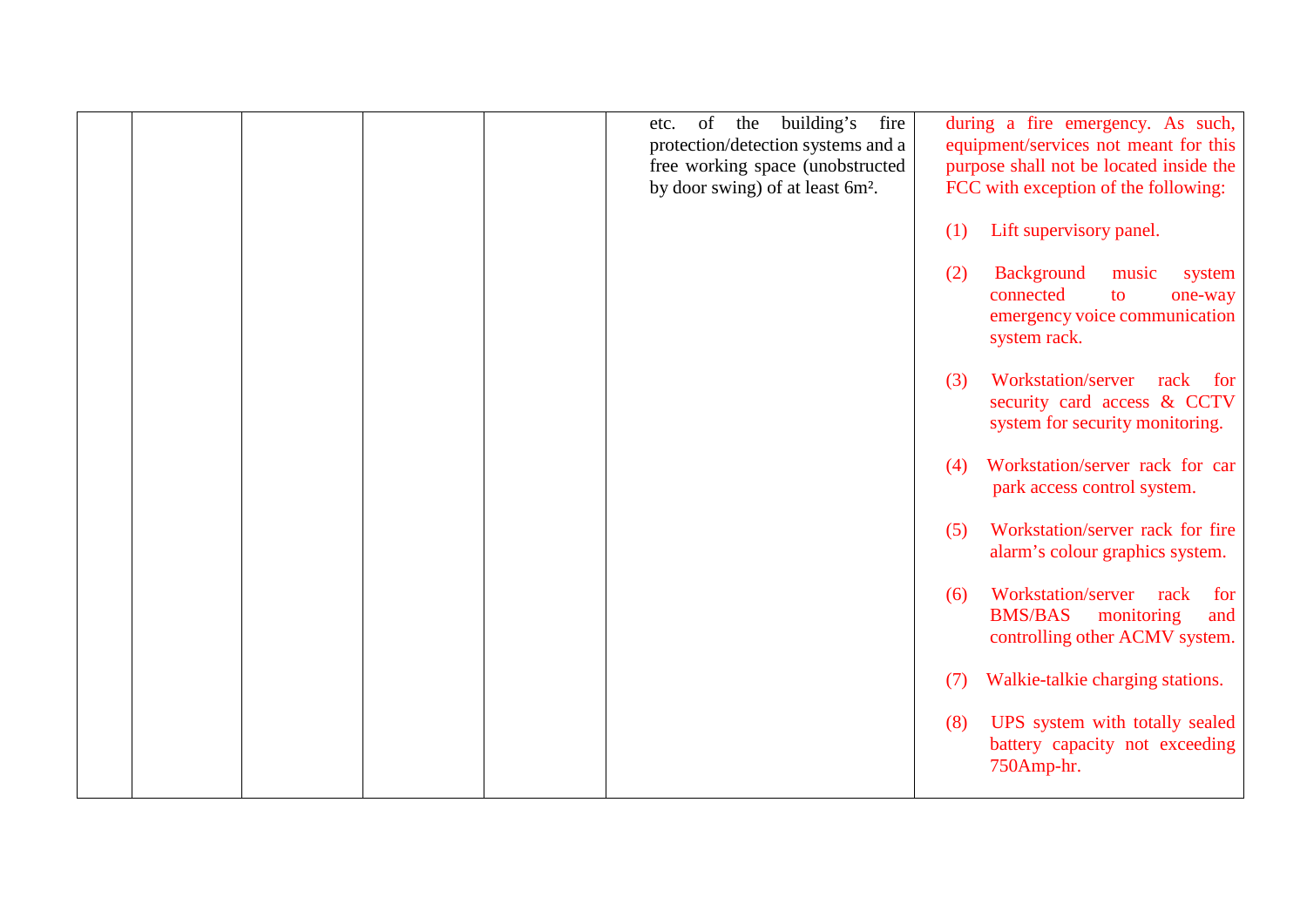|    |            |            |            |               |                            | c. Size<br>A FCC shall be of adequate size to<br>all<br>the<br>terminals<br>house<br>and<br>supervisory/control equipment etc. of<br>the building's fire protection/detection<br>systems, as well as a free working<br>space (unobstructed by door swing) of<br>at least 6m <sup>2</sup> and minimum clear width<br>of $2m$ .<br>d. Location |
|----|------------|------------|------------|---------------|----------------------------|----------------------------------------------------------------------------------------------------------------------------------------------------------------------------------------------------------------------------------------------------------------------------------------------------------------------------------------------|
| 16 | Table 1.4A | 2 Mar 2020 | 2 Mar 2020 | Clarification | <b>Existing Table 1.4A</b> | See <u>Annex B</u> (affected portions of Table<br>1.4A)                                                                                                                                                                                                                                                                                      |
| 17 | Table 1.4B | 2 Mar 2020 | 2 Mar 2020 | Clarification | <b>Existing Table 1.4B</b> | See <u>Annex C</u> (affected portions of Table<br>1.4B)                                                                                                                                                                                                                                                                                      |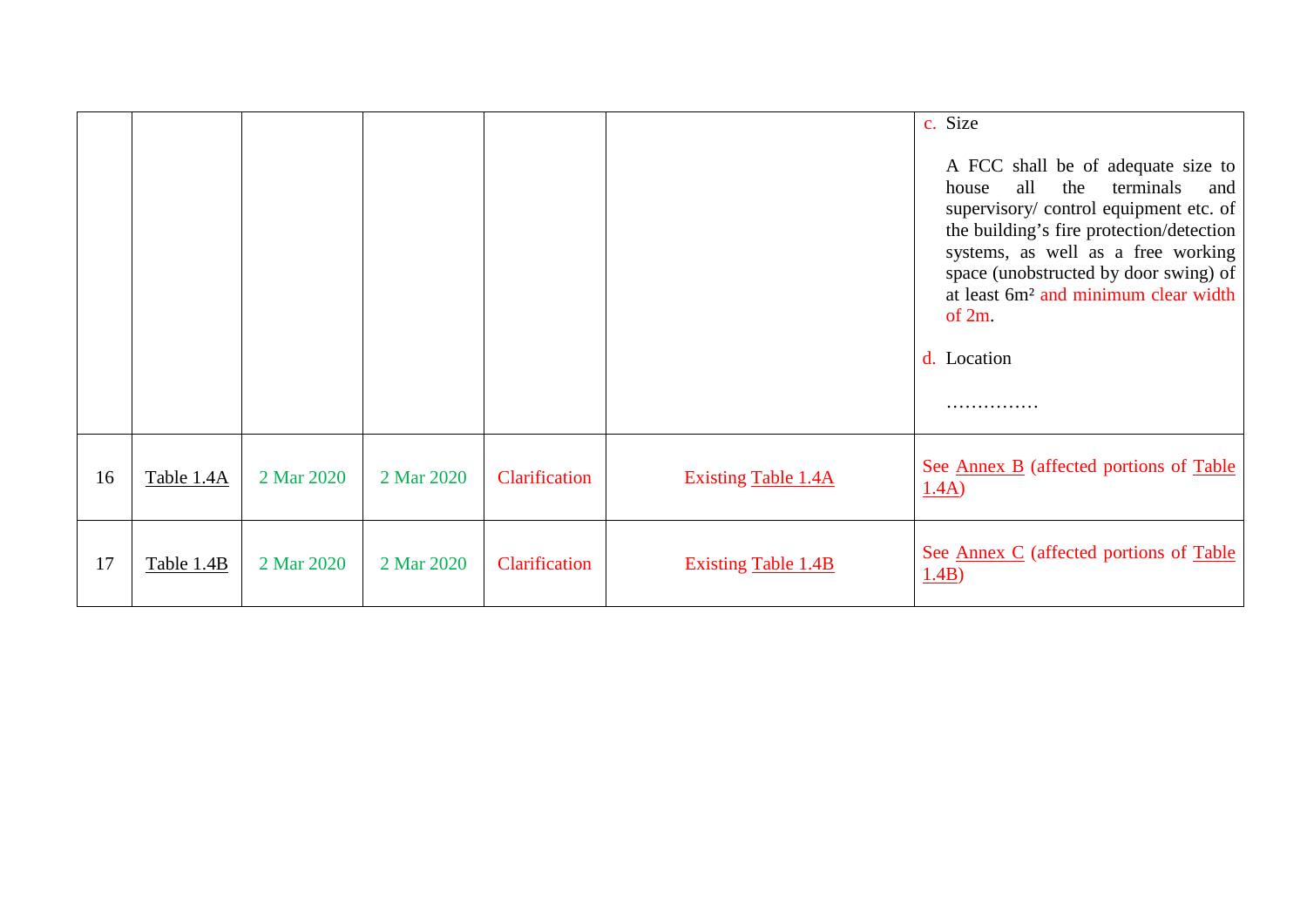| <b>TABLE 1.4A - DESIGNATION OF PURPOSE GROUPS</b> |                                    |                                                                                                                                                                                                      |                                                                                                                        |  |
|---------------------------------------------------|------------------------------------|------------------------------------------------------------------------------------------------------------------------------------------------------------------------------------------------------|------------------------------------------------------------------------------------------------------------------------|--|
| <b>Purpose</b><br><b>Group</b><br>(PG)            | <b>Descriptive</b><br><b>Title</b> | Purpose for which building or part of the building is<br>used or intended to be used                                                                                                                 |                                                                                                                        |  |
| I                                                 | Small                              | Residential dwelling house, such as:                                                                                                                                                                 |                                                                                                                        |  |
|                                                   | residential                        | • bungalow<br>· detached house                                                                                                                                                                       | • semi-detached house<br>• terrace house                                                                               |  |
| $\mathbf{I}$<br>Other<br>residential              |                                    | Accommodation for residential purposes other than any premises<br>comprised in PG I, such as:                                                                                                        |                                                                                                                        |  |
|                                                   |                                    | • apartment<br>• cluster housing<br>• condominium                                                                                                                                                    | $\bullet$ flat<br>· maisonette<br>• town house                                                                         |  |
| III                                               | <b>Institutional</b>               | Establishments used for treatment, care or maintenance of persons<br>suffering from disabilities, such as:                                                                                           |                                                                                                                        |  |
|                                                   |                                    | · community hospital<br>• convalescent home<br>• home for intellectually<br>disabled<br>• home for the aged                                                                                          | • home for the spastic<br>• hospice<br>· hospital<br>· psychiatric hospital<br>• nursing home                          |  |
|                                                   |                                    | Establishments used for care or maintenance of young/dependent<br>persons, such as:                                                                                                                  |                                                                                                                        |  |
|                                                   |                                    | • children's home<br>• correction centre<br>· daycare centre<br>· detention centre<br>· dialysis centre                                                                                              | • infant-care centre<br>• rehabilitation centre<br>• school for the spastic<br>• senior activity centre<br>• orphanage |  |
|                                                   |                                    | Establishments used for educational/training purposes, such as:                                                                                                                                      |                                                                                                                        |  |
|                                                   |                                    | • college<br>• commercial/private school<br>• enrichment centre<br>• kindergarten/nursery<br>· military camp                                                                                         | · polytechnic<br>· public school<br>• tuition centre<br>• university<br>• vocational institution                       |  |
|                                                   |                                    | Establishments used for staff/worker lodging purposes, such as:                                                                                                                                      |                                                                                                                        |  |
|                                                   |                                    | • staff quarter<br>• wardens' accommodation                                                                                                                                                          | • workers' dormitory                                                                                                   |  |
| <b>IV</b>                                         | Office                             | Premises/areas/spaces/floors used for the purposes of administration and<br>clerical work, or as premises occupied with an office for the purposes of<br>the activities therein carried on, such as: |                                                                                                                        |  |
|                                                   |                                    | • banking<br>• insurance<br>• publisher                                                                                                                                                              | • stock broker<br>• telephone/<br>telegraph operating                                                                  |  |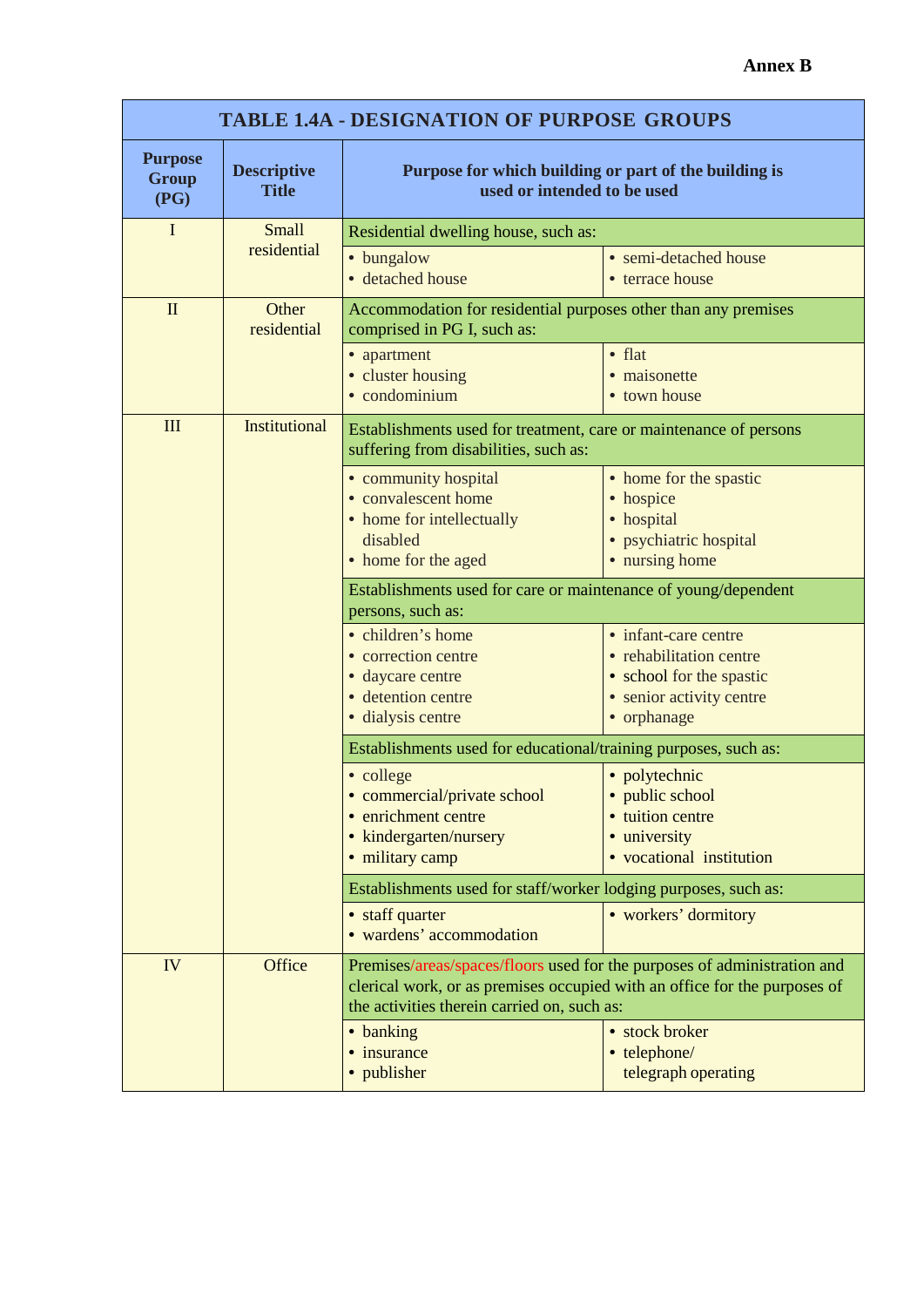| <b>TABLE 1.4A - DESIGNATION OF PURPOSE GROUPS</b> |                                    |                                                                                                                                                                                                                                                                                 |                                                                                                                                                                                                                                                         |  |
|---------------------------------------------------|------------------------------------|---------------------------------------------------------------------------------------------------------------------------------------------------------------------------------------------------------------------------------------------------------------------------------|---------------------------------------------------------------------------------------------------------------------------------------------------------------------------------------------------------------------------------------------------------|--|
| <b>Purpose</b><br><b>Group</b><br>(PG)            | <b>Descriptive</b><br><b>Title</b> | Purpose for which building or part of the building is<br>used or intended to be used                                                                                                                                                                                            |                                                                                                                                                                                                                                                         |  |
| $\mathbf{V}$                                      | Shop                               | Premises/areas/spaces/floors used for the following purposes (and/or any<br>other similar trades or businesses):                                                                                                                                                                |                                                                                                                                                                                                                                                         |  |
|                                                   |                                    | • beauty salon<br>• book store<br>• boutique<br>• confectionary outlet<br>· departmental store<br>· drugstore<br>• gift shop<br>• hairdressing salon<br>• jewellery shop<br>· laundry<br>· outpatient clinic<br>• pawnshop                                                      | • pet shop/clinic<br>· polyclinic<br>• provisional shop<br>• shopping arcade<br>• shopping centre<br>• show flat<br>• showrooms for sale of goods<br>• supermarket<br>• take-away F&B outlet/kiosk<br>· ticketing agency<br>• travel agency             |  |
| VI                                                | Factory                            | Premises/areas/spaces/floors with manufacturing, processing, servicing<br>or testing activities, such as:                                                                                                                                                                       |                                                                                                                                                                                                                                                         |  |
|                                                   |                                    | • aircraft hangar<br>• chemicals<br>• consumable products<br>· data/server centre<br>• electrical switching/transmit-<br>ting<br>• fireworks<br>• food products<br>· glassware<br>• highly combustible substances<br>• highly flammable products<br>incineration<br>• metalwork | · oil refinery<br>• pharmaceutical<br>• power generation<br>• recycling<br>• rubber<br>• ship building<br>• telecommunication exchange<br>• vehicle repair/servicing<br>• wafer<br>• waste treatment/pumping<br>• water treatment/pumping<br>• woodwork |  |
| VII                                               | Place of<br>public resort          | as:                                                                                                                                                                                                                                                                             | Premises/areas/spaces/floors used for public accommodation purpose, such                                                                                                                                                                                |  |
|                                                   |                                    | • backpacker hotel<br>• boarding house<br>• hotel                                                                                                                                                                                                                               | · holiday resort<br>• serviced apartment<br>· student hostel                                                                                                                                                                                            |  |
|                                                   |                                    | Premises/areas/spaces/floors used for educational purpose, such as:                                                                                                                                                                                                             |                                                                                                                                                                                                                                                         |  |
|                                                   |                                    | · auditorium<br>• convention centre<br>• exhibition centre                                                                                                                                                                                                                      | • museum<br>• public art gallery<br>• public library                                                                                                                                                                                                    |  |
|                                                   |                                    | Premises/areas/spaces/floors used for social purpose such as:                                                                                                                                                                                                                   |                                                                                                                                                                                                                                                         |  |
|                                                   |                                    | • community centre                                                                                                                                                                                                                                                              | • private club                                                                                                                                                                                                                                          |  |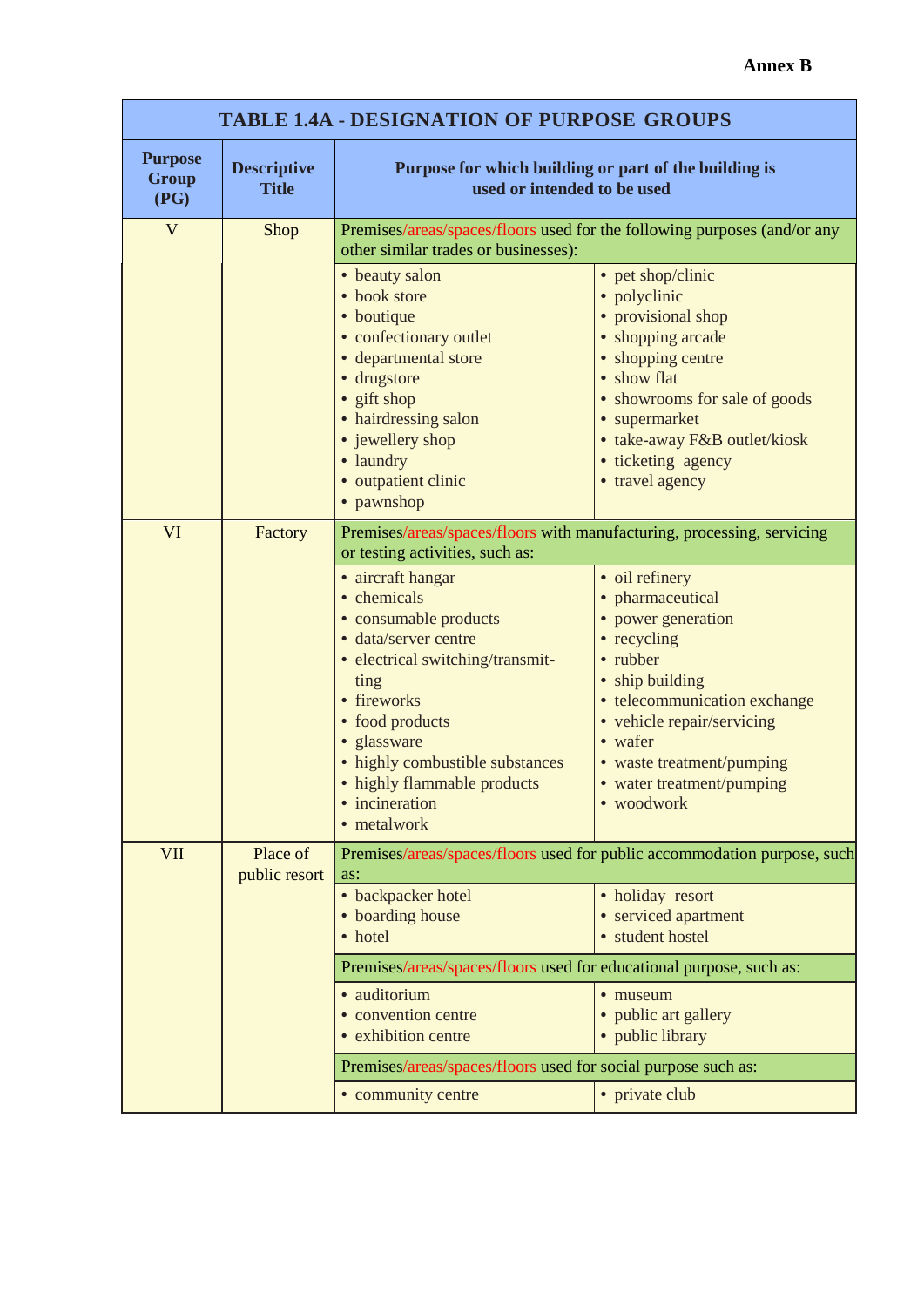| <b>TABLE 1.4A - DESIGNATION OF PURPOSE GROUPS</b> |                                    |                                                                                                                                                                                                                           |                                                                           |  |
|---------------------------------------------------|------------------------------------|---------------------------------------------------------------------------------------------------------------------------------------------------------------------------------------------------------------------------|---------------------------------------------------------------------------|--|
| <b>Purpose</b><br><b>Group</b><br>(PG)            | <b>Descriptive</b><br><b>Title</b> | Purpose for which building or part of the building is<br>used or intended to be used                                                                                                                                      |                                                                           |  |
| <b>VII</b>                                        | Place of<br>public resort          | Premises/areas/spaces/floors used for entertainment purpose, such as:<br>$\bullet$ casino<br>• cinema<br>• concert hall<br>· discotheque<br>Premises/areas/spaces/floors used for religious purpose, such as:<br>• church | • internet gaming centre<br>• karaoke lounge<br>· night club<br>• theatre |  |
|                                                   |                                    | • mosque<br>Premises/areas/spaces/floors used for body treatment purpose, such as:                                                                                                                                        | • temple                                                                  |  |
|                                                   |                                    | · body massage<br>• foot reflexology                                                                                                                                                                                      | • gymnasium<br>• Spa                                                      |  |
|                                                   |                                    | Premises/areas/spaces/floors used for recreational purpose, such as:                                                                                                                                                      |                                                                           |  |
|                                                   |                                    | • amusement centre<br>· billiard/snooker centre<br>• bowling centre<br>• roof garden/terrace<br>• sky garden/terrace                                                                                                      | • public sport complex<br>• public swimming complex<br>· stadium          |  |
|                                                   |                                    | Premises /areas/spaces/floors used for F&B purpose, such as:                                                                                                                                                              |                                                                           |  |
|                                                   |                                    | • cafeteria<br>• canteen<br>• coffee shop<br>• eating house<br>• fast food outlet                                                                                                                                         | • food court<br>• hawker centre<br>• Pub/bar<br>• restaurant              |  |
|                                                   |                                    | Premises/areas/spaces/floors used for transportation purpose, such as:                                                                                                                                                    |                                                                           |  |
|                                                   |                                    | · airport terminal<br>· bus terminal                                                                                                                                                                                      | • ferry terminal<br>· train station                                       |  |
| <b>VIII</b>                                       | <b>Storage</b>                     | Premises/areas/spaces/floors used for the purposes of storing, depositing<br>or parking of goods, materials and/or vehicles, such as:                                                                                     |                                                                           |  |
|                                                   |                                    | · coldroom<br>· godown<br>• store<br>Note: Requirements for buildings not listed in this Table, including but not limited to buildings used for                                                                           | • vehicle park<br>• warehouse                                             |  |

Note: Requirements for buildings not listed in this Table, including but not limited to buildings used for the manufacture and/or storage of highly combustible substances and/or flammable liquids, etc., shall be consulted with the SCDF.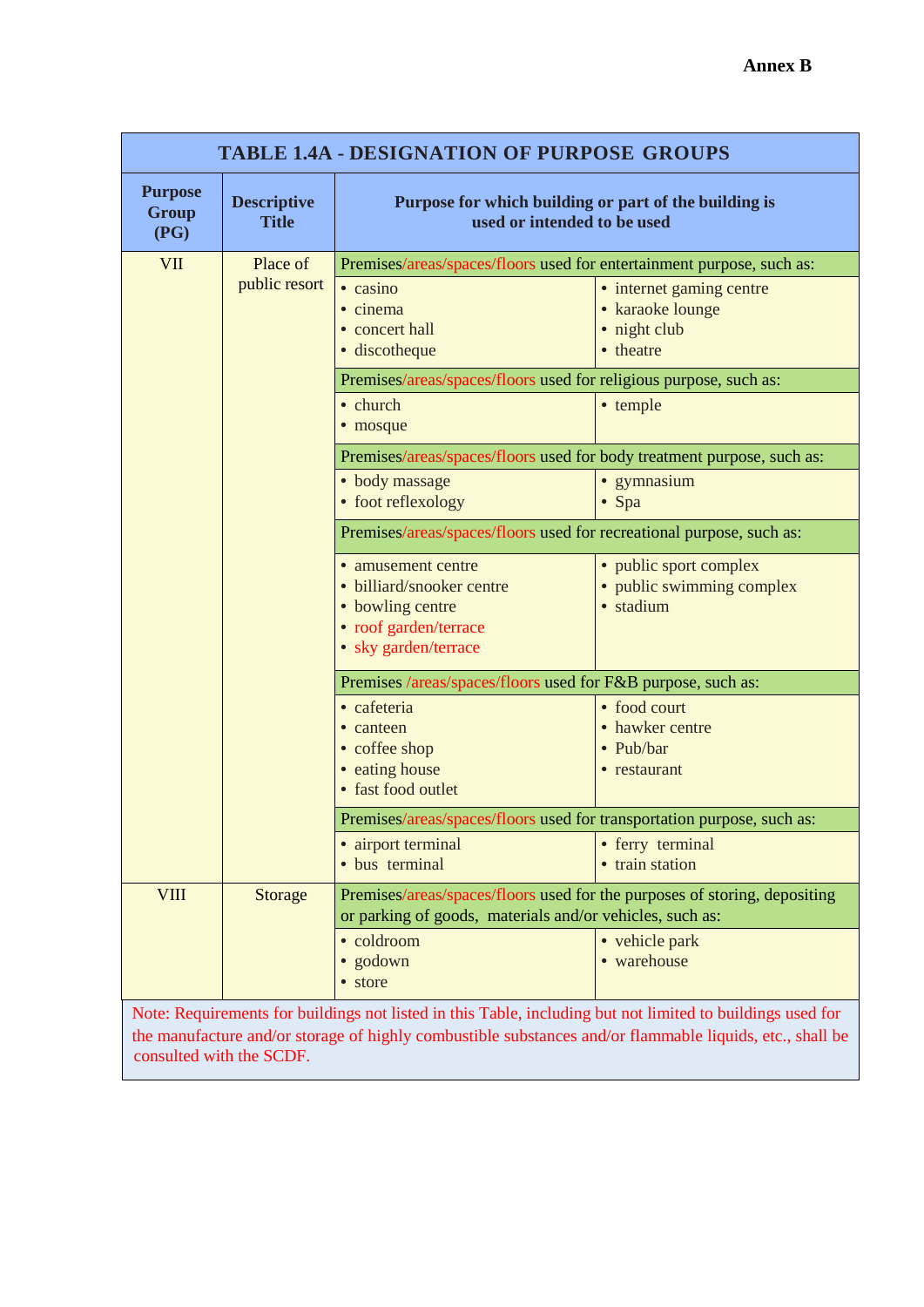| <b>TABLE 1.4B: OCCUPANT LOAD FACTORS</b>            |                                           |                                                                                                                                                                   |  |  |
|-----------------------------------------------------|-------------------------------------------|-------------------------------------------------------------------------------------------------------------------------------------------------------------------|--|--|
| <b>FUNCTIONAL SPACES</b>                            | <b>FACTOR</b><br>(m <sup>2</sup> /person) | <b>REMARKS</b>                                                                                                                                                    |  |  |
| Apartment, residential                              | 15                                        | calculated on habitable accessible<br>floor areas of the unit                                                                                                     |  |  |
| Area of refuge                                      |                                           |                                                                                                                                                                   |  |  |
| ambulatory healthcare care facility                 | 1.4                                       |                                                                                                                                                                   |  |  |
| custodian care facility                             | 1.4                                       |                                                                                                                                                                   |  |  |
| hospital                                            | 2.8                                       |                                                                                                                                                                   |  |  |
| hospital                                            | 0.56                                      | for area of refuge without<br>patient accommodation                                                                                                               |  |  |
| nursing home care facility                          | 2.8                                       |                                                                                                                                                                   |  |  |
| nursing home care facility                          | 0.56                                      | for area of refuge without<br>patient accommodation                                                                                                               |  |  |
| supervisory care facility                           | 0.56                                      |                                                                                                                                                                   |  |  |
| Auditorium/theatre<br>With individual fixed seating | 1.5                                       | for assembly occupancy, it can be<br>based on fixed seating for<br>purpose of computing occupant<br>load occupant load can be based<br>on number of fixed seating |  |  |
| With fixed bench seating                            |                                           | occupant load based on 0.45m of<br>length of the benches per person                                                                                               |  |  |
| Audio visual control room                           |                                           |                                                                                                                                                                   |  |  |
| theatres/cinemas/concert halls                      | 5                                         |                                                                                                                                                                   |  |  |
| others                                              | 5                                         |                                                                                                                                                                   |  |  |
| Choir gallery                                       | 1.5                                       |                                                                                                                                                                   |  |  |
| Dining area                                         |                                           |                                                                                                                                                                   |  |  |
| Hawker centre                                       | 1.5                                       |                                                                                                                                                                   |  |  |
| <b>Fast food outlet</b>                             | $\mathbf{1}$                              |                                                                                                                                                                   |  |  |
| others                                              | $+5$                                      |                                                                                                                                                                   |  |  |
| Exhibition area Exposition/Trade fair area          | 1.5                                       |                                                                                                                                                                   |  |  |
| Foyer<br>bus terminal                               | 1.5                                       |                                                                                                                                                                   |  |  |
| others                                              | $\overline{\mathbf{3}}$                   |                                                                                                                                                                   |  |  |

Г

## **Annex C**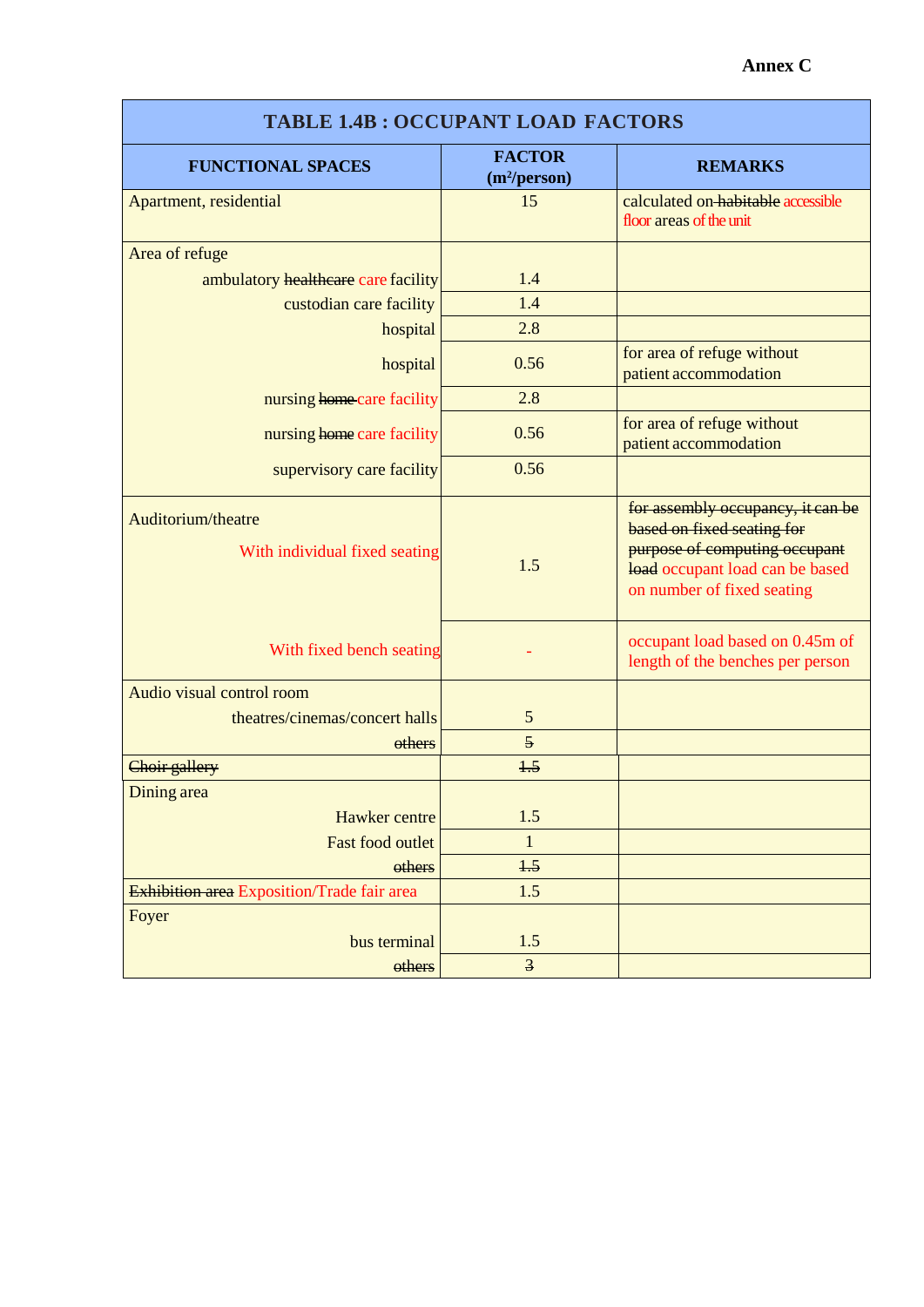### **Annex C**

| <b>TABLE 1.4B: OCCUPANT LOAD FACTORS</b> |                                           |                                                                                                                                                                                             |  |
|------------------------------------------|-------------------------------------------|---------------------------------------------------------------------------------------------------------------------------------------------------------------------------------------------|--|
| <b>FUNCTIONAL SPACES</b>                 | <b>FACTOR</b><br>(m <sup>2</sup> /person) | <b>REMARKS</b>                                                                                                                                                                              |  |
| Gallery                                  |                                           |                                                                                                                                                                                             |  |
| exhibits                                 | 2.5                                       |                                                                                                                                                                                             |  |
| choir                                    | 1.5                                       |                                                                                                                                                                                             |  |
| prayer                                   | 1.5                                       |                                                                                                                                                                                             |  |
| seating                                  | 1.5                                       | or by number of fixed seating<br>occupant load can be based on<br>number of fixed seating                                                                                                   |  |
| trading                                  | 1.5                                       |                                                                                                                                                                                             |  |
| viewing                                  | 1.5                                       |                                                                                                                                                                                             |  |
| surgical viewing                         | 3                                         |                                                                                                                                                                                             |  |
| Guestroom / accommodation unit           | 15                                        | accessible floor area of each<br>$\bullet$<br>room (including living area,<br>toilet, etc.).<br>Min. 2 persons per room or<br>$\bullet$<br>15m <sup>2</sup> /person, whichever is<br>higher |  |
| Indoor sport hall                        |                                           |                                                                                                                                                                                             |  |
| school with multi-purpose hall           | 3                                         |                                                                                                                                                                                             |  |
| school without multi-purpose hall        | $\mathbf{1}$                              |                                                                                                                                                                                             |  |
| others                                   | $\overline{3}$                            |                                                                                                                                                                                             |  |
| Laboratory                               |                                           |                                                                                                                                                                                             |  |
| healthcare occupancy                     | 20                                        |                                                                                                                                                                                             |  |
| schools/colleges/tertiary institutions   | 5                                         |                                                                                                                                                                                             |  |
| others                                   | $\overline{5}$                            |                                                                                                                                                                                             |  |
| Laundry                                  |                                           |                                                                                                                                                                                             |  |
| with machine operation                   | 15                                        |                                                                                                                                                                                             |  |
| others                                   | 40                                        |                                                                                                                                                                                             |  |
| Library room                             |                                           |                                                                                                                                                                                             |  |
| stack area                               | 10                                        |                                                                                                                                                                                             |  |
| reading area                             | $\mathfrak{S}$<br>5                       |                                                                                                                                                                                             |  |
| others                                   |                                           |                                                                                                                                                                                             |  |
| Lighting control room                    |                                           |                                                                                                                                                                                             |  |
| theatres/cinemas/concert halls           | $\sqrt{5}$<br>$\overline{5}$              |                                                                                                                                                                                             |  |
| others                                   |                                           | calculated on accessible floor                                                                                                                                                              |  |
| Maisonettes, residential                 | 15                                        | areas of the unit                                                                                                                                                                           |  |